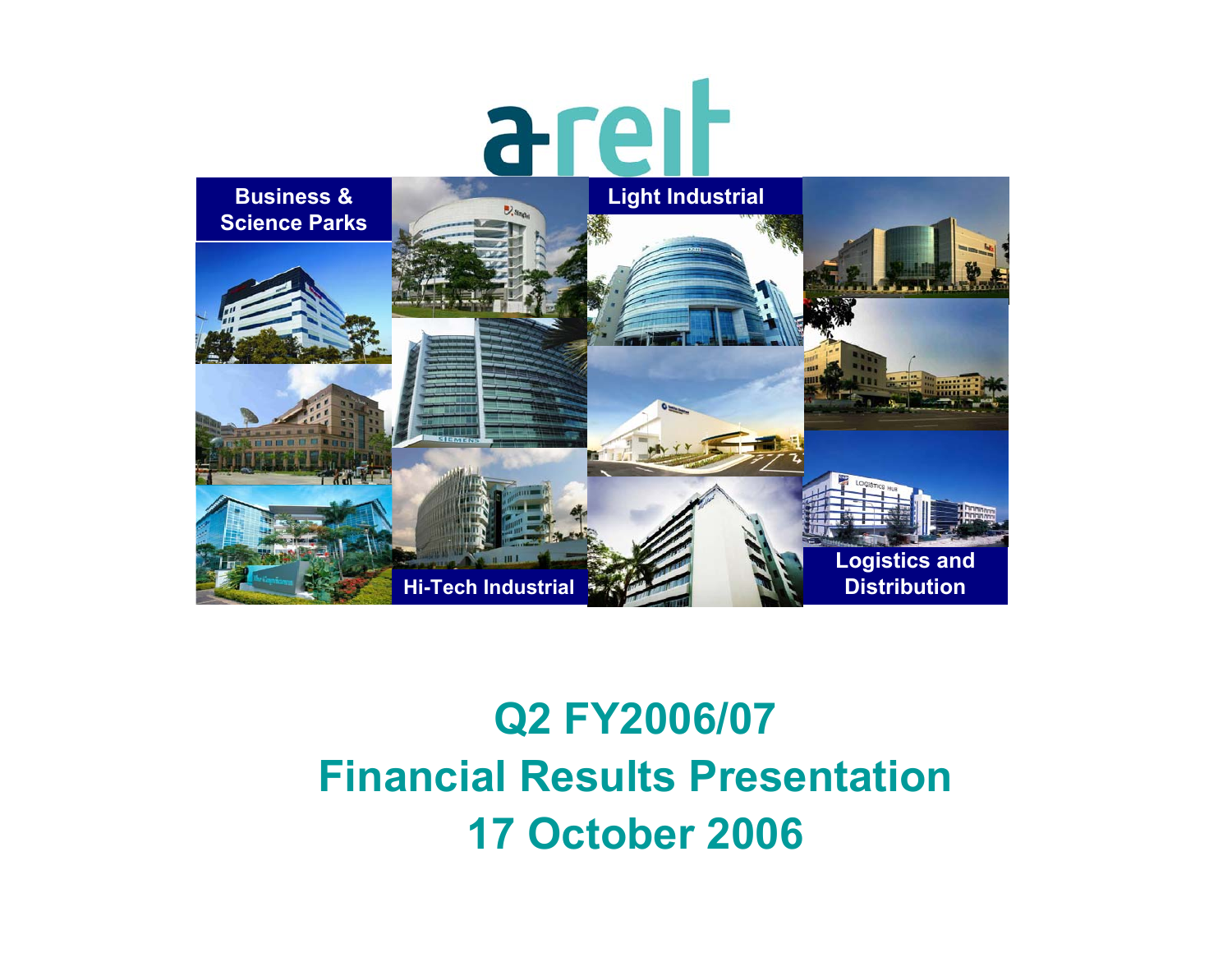### **Disclaimers**



**This Presentation is focused on comparing results for the six months ended 30 September 2006 versus results achieved in the six months ended 30 September 2005. This shall be read in conjunction with A-REIT's Results for the period from 1 April 2006 to 30 September 2006 in the SGXNet announcement.**

This presentation may contain forward-looking statements that involve risks and uncertainties. Actual future performance, outcomes and results may differ materially from those expressed in forward-looking statements as a result of a number of risks, uncertainties and assumptions. Representative examples of these factors include (without limitation) general industry and economic conditions, interest rate trends, cost of capital and capital availability, competition from similar developments, shifts in expected levels of property rental income and occupancy, changes in operating expenses, including employee wages, benefits and training, property expenses and governmental and public policy changes and the continued availability of financing in the amounts and the terms necessary to support future business. You are cautioned not to place undue reliance on these forward looking statements, which are based on the Manager's current view of future events.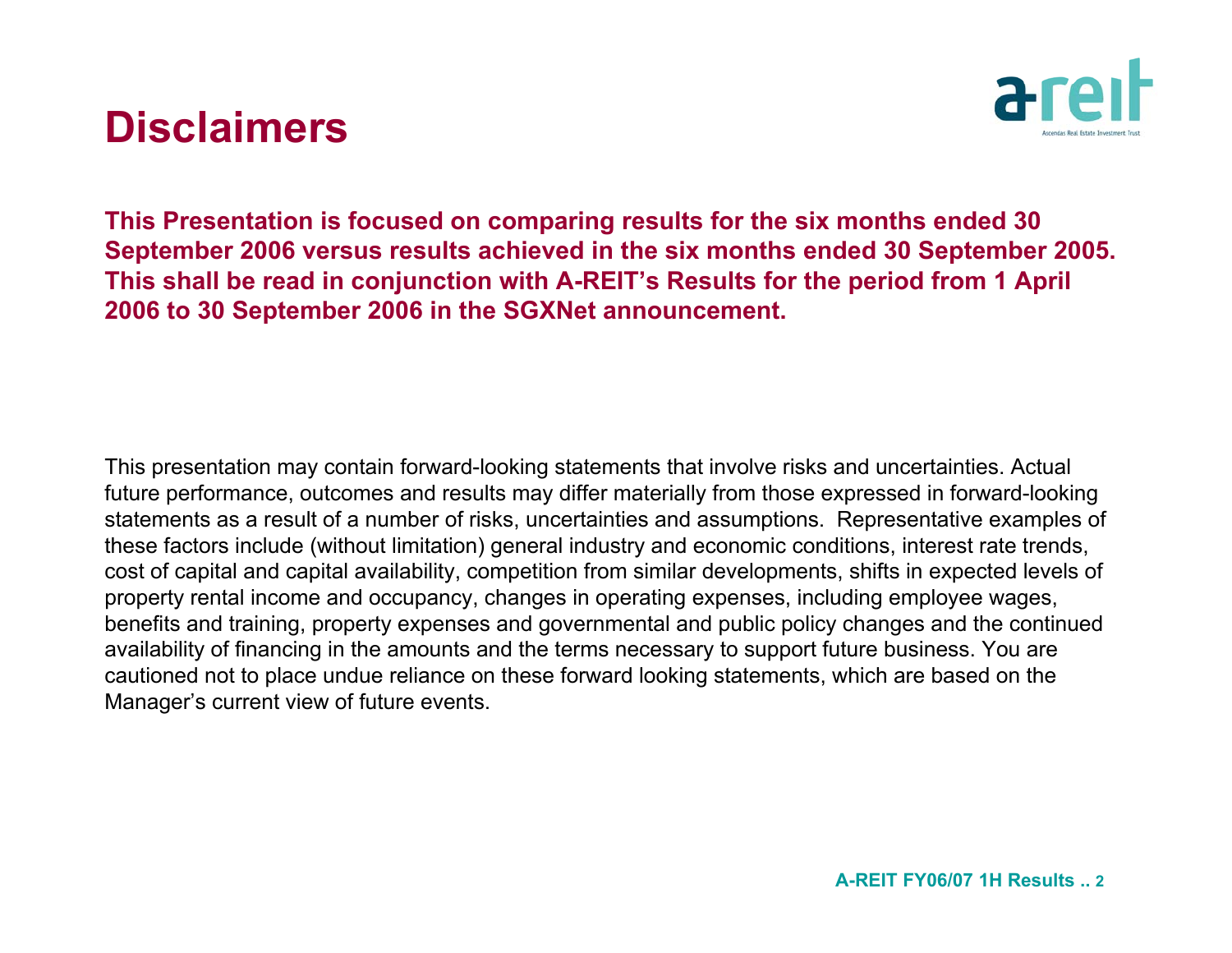

## **Agenda**

### $\bullet$ Key highlights

- •Financial performance
- $\bullet$ Capital and funds management
- $\bullet$ Portfolio update
- $\bullet$ Investment update
- $\bullet$ Going forward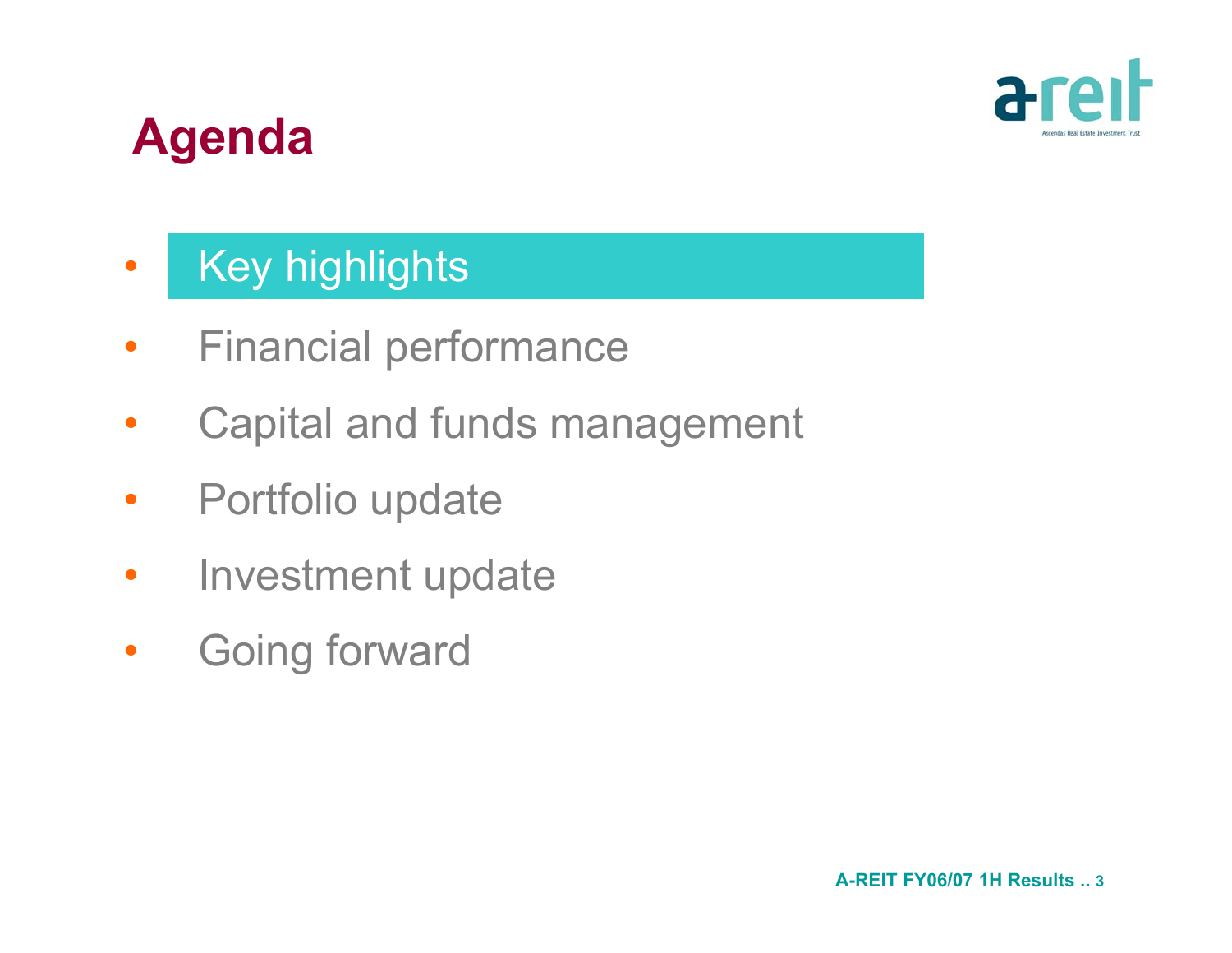

# **Key Highlights**

- $\bullet$  1H FY06/07 distributable net income of S\$80.1m, up 19.6% over 1H FY05/06
- $\bullet$ 1H FY06/07 DPU of 6.25 cents, up 8.7% on 1H FY05/06
- $\bullet$ 2Q FY06/07 DPU of 3.16 cents, up 2.3% over 1Q FY06/07
- $\bullet$  Portfolio occupancy 97.2% at 30 Sep 06 vs 95.0% at 31 Mar 2006. MTB occupancy was 94.3% vs 91.4% at 31 Mar 2006
- $\bullet$ Committed investments of \$180m pending completion
- $\bullet$ MOUs signed for investments worth \$178m in due diligence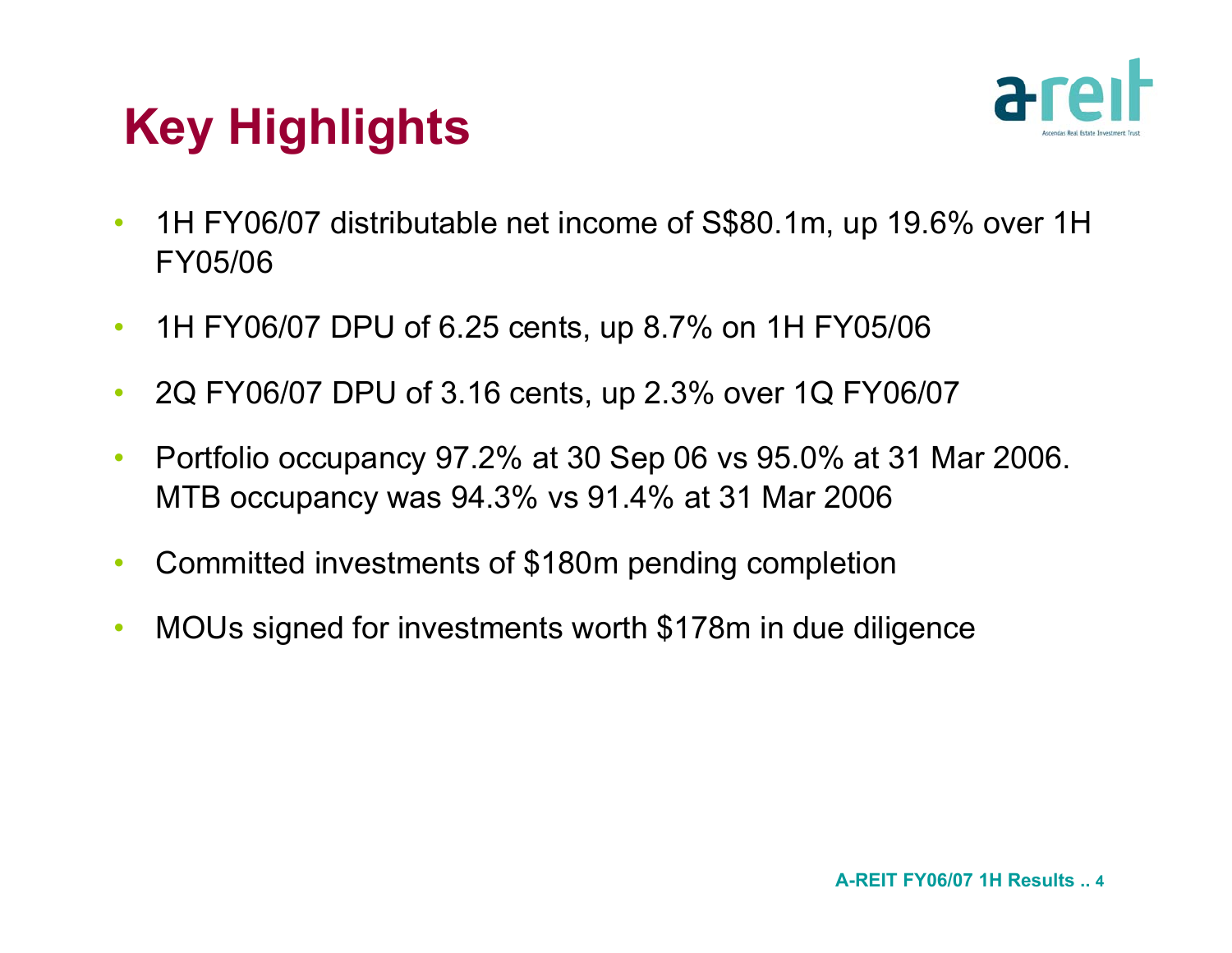

## **Distribution Details**

| <b>Stock counter</b> | <b>Distribution Period</b> | <b>Distribution per unit</b><br>(cents) |
|----------------------|----------------------------|-----------------------------------------|
| <b>Ascendasreit</b>  | 1 Jul 06 to 30 Sep 06      | 3.16                                    |

### **Distribution Timetable**

Notice of books closure date

Last day of trading on "cum" basis 25 October 2006

Ex-date

Books closure date

Distribution payment date **28 November 2006**

17 October 2006

26 October 2006, 9.00 am

30 October 2006, 5.00 pm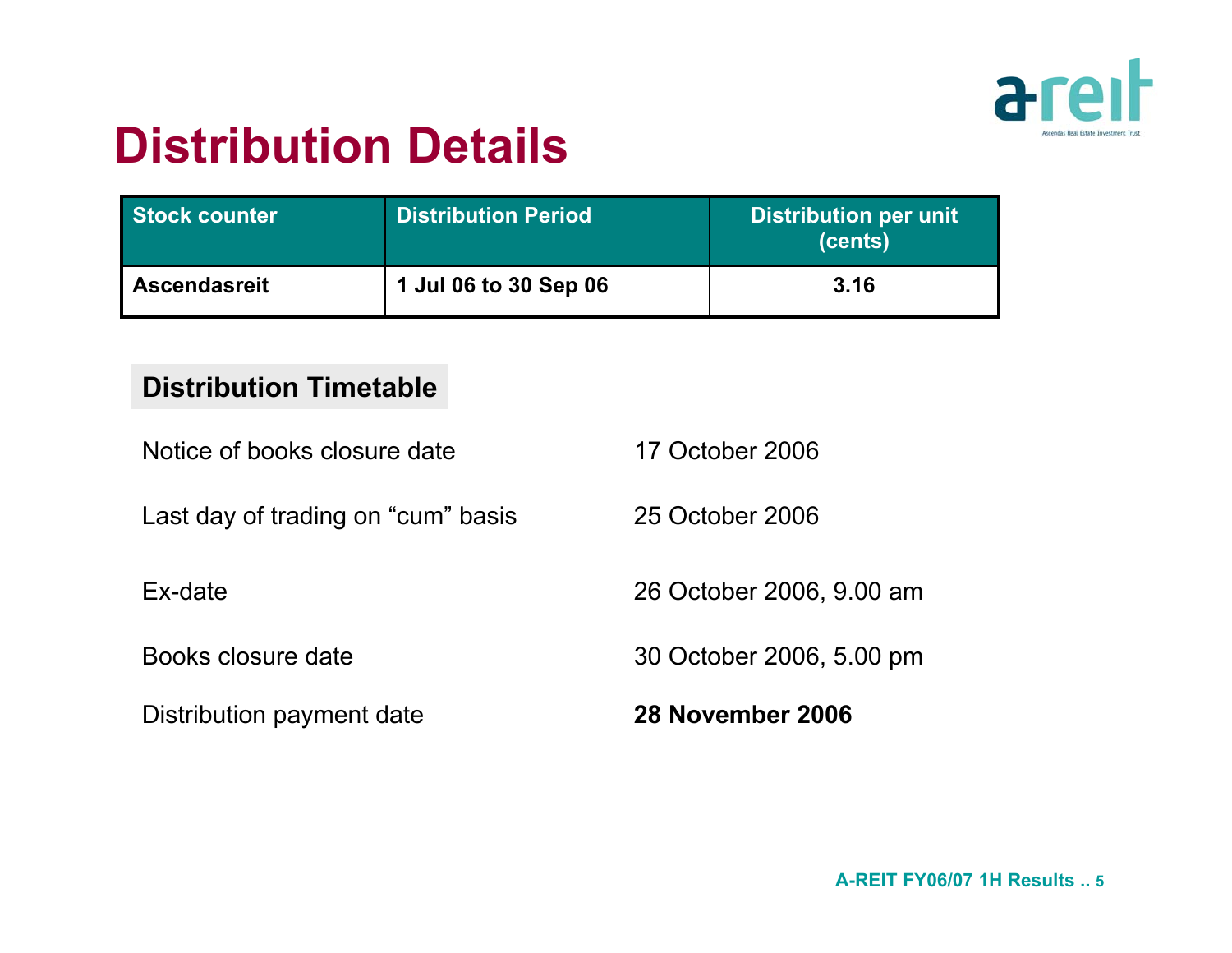

## **Agenda**

- $\bullet$ Key highlights
- •Financial performance
- $\bullet$ Capital and funds management
- $\bullet$ Portfolio update
- $\bullet$ Investment update
- $\bullet$ Going forward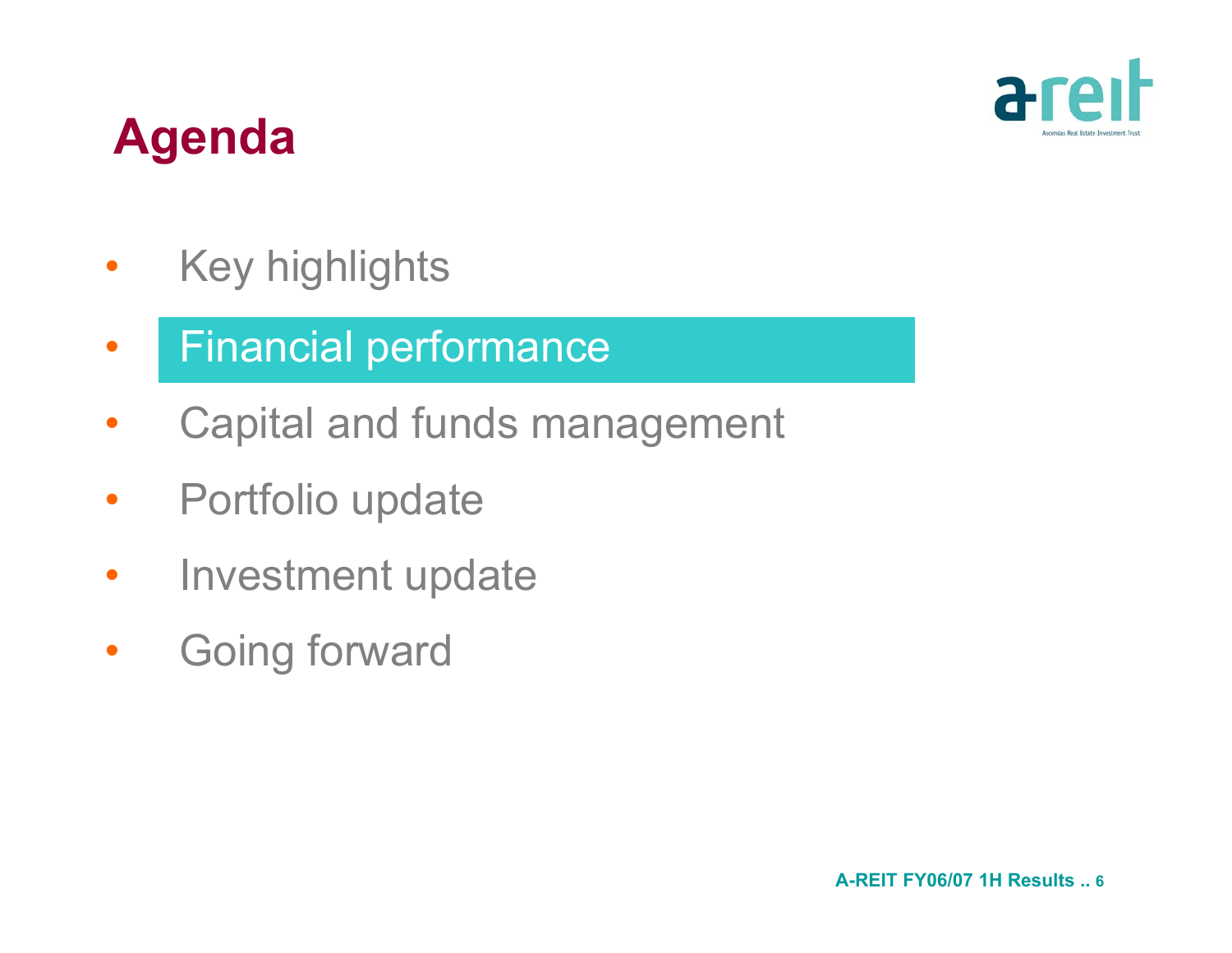# **DPU – 1H06 is 8.7% above 1H05**



| (S\$'000)                         | Actual (1)<br>01/04/06 to<br>30/09/06 | Actual (1)<br>01/04/05 to<br>30/09/05 | % Change   |
|-----------------------------------|---------------------------------------|---------------------------------------|------------|
| Gross revenue                     | 137,897                               | 102,119                               | $35\%$ (2) |
| Property operating expenses       | (35,912)                              | (21,608)                              | $66\%$ (2) |
| <b>Net property income</b>        | 101,986                               | 80,511                                | 27%        |
| Borrowing costs                   | (17, 695)                             | (9,920)                               | 78%        |
| Non-property expenses             | (8, 101)                              | (6, 341)                              | 28%        |
| Net income                        | 76,190                                | 64,250                                | 19%        |
| <b>Available for distribution</b> | 80,141                                | 67,027                                | 20%        |
| <b>Distribution per unit</b>      | 6.25                                  | 5.75                                  | 8.7%       |

**Note:**

- **(1) Based on 66 properties as at 30 Sep 2006 versus 45 properties as at 30 Sep 2005.**
- **(2) Property Expenses have increased by a greater percentage due to aggregating energy costs for some properties and on-charging such costs to tenants, resulting in higher costs as well as higher revenue. If such energy costs are excluded, property expenses would have increased by 46%**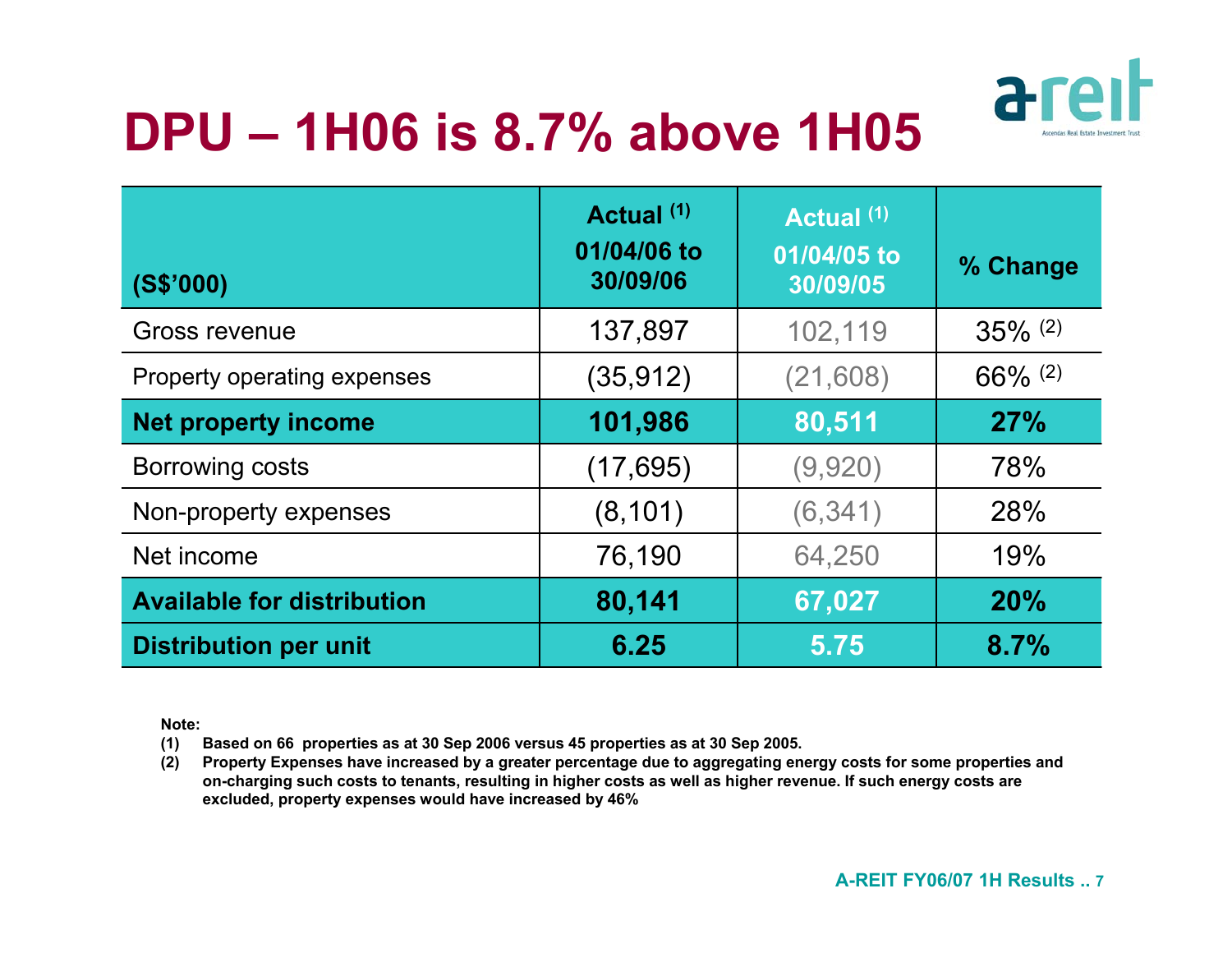# **DPU – 2Q06 is 2.3% above 1Q06**



| (S\$'000)                         | Actual (1)<br>01/07/06 to<br>30/09/06 | Actual (1)<br>01/04/06 to<br>30/06/06 | % Change   |
|-----------------------------------|---------------------------------------|---------------------------------------|------------|
| Gross revenue                     | 69,856                                | 68,042                                | 3%         |
| Property operating expenses       | (17,968)                              | (17, 944)                             |            |
| <b>Net property income</b>        | 51,888                                | 50,098                                | 4%         |
| <b>Borrowing costs</b>            | (9, 495)                              | (8,200)                               | $16\%$ (2) |
| Non-property expenses             | (4, 126)                              | (3,975)                               | 4%         |
| Net income                        | 38,267                                | 37,923                                | $1\%$      |
| <b>Available for distribution</b> | 40,531                                | 39,610                                | 2%         |
| <b>Distribution per unit</b>      | 3.16                                  | 3.09                                  | 2.3%       |

**Note:**

- **(1) Based on 66 properties as at 30 Sep 2006 versus 64 properties as at 30 Jun 2006;**
- **(2) If acquisitions and non-cash adjustments under FRS39 are excluded, borrowing costs increased by 4% due to higher floating interest rates**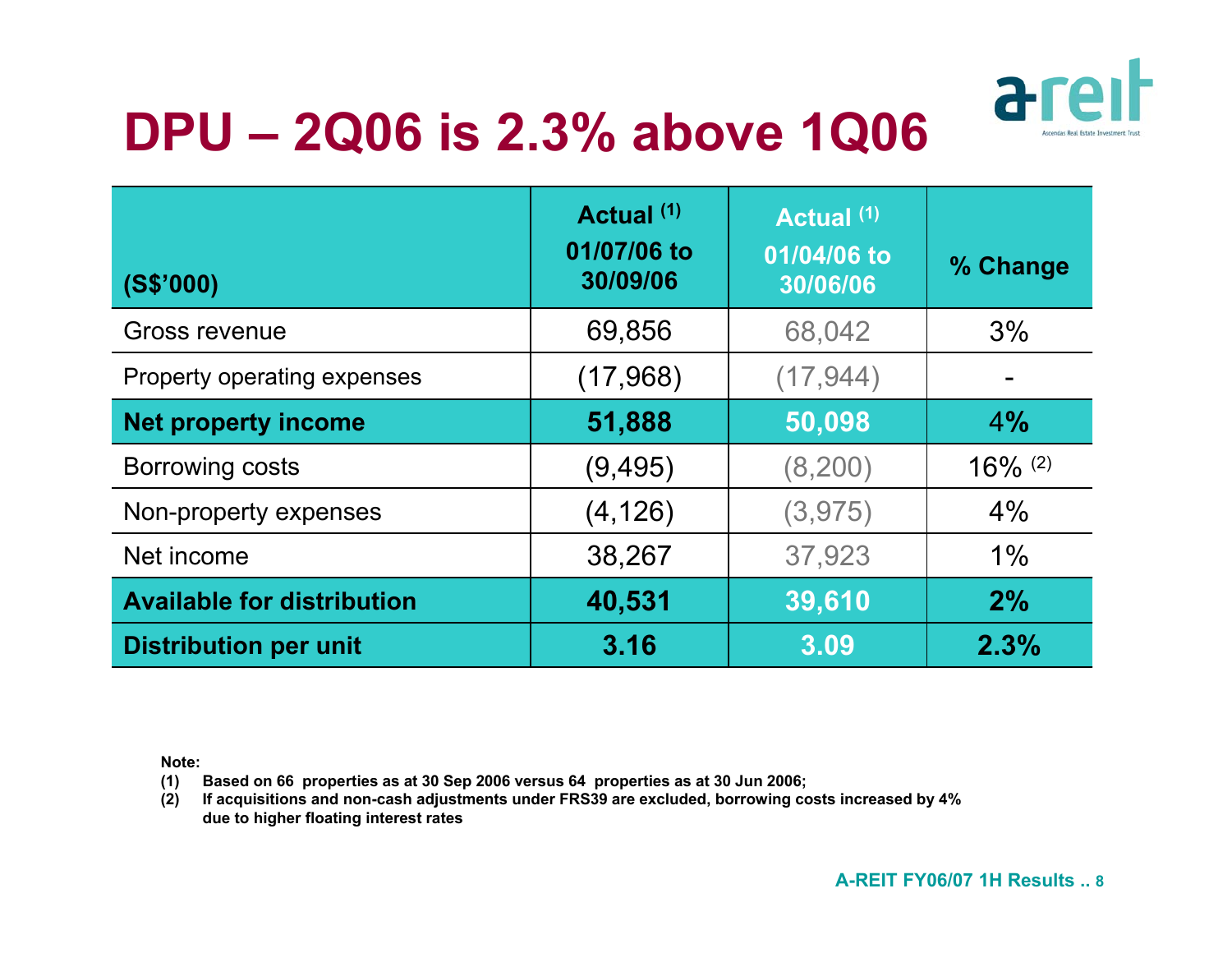

Organic growth experienced from all sectors except Logistics & Distribution Centres

| <b>Net property income</b>           | Actual (1)<br>01/07/06 to<br>30/09/06 | Actual (1)<br>01/04/06 to<br>30/06/06 | <b>Variance</b> |
|--------------------------------------|---------------------------------------|---------------------------------------|-----------------|
| <b>Business Park Properties</b>      | 9.8                                   | 9.5                                   | 2.4%            |
| <b>Hi-Tech Industrial Properties</b> | 13.5                                  | 13.4                                  | 1.0%            |
| <b>Light Industrial Properties</b>   | 12.5                                  | 12.0                                  | 3.5%            |
| Logistics & Distribution Centres (1) | 14.8                                  | 14.9                                  | $(0.3)\%$       |
|                                      | 50.6                                  | 49.8                                  | 1.5%            |

**Note :**

**(1) On 14 June 2006, A-REIT acquired 2 logistics and distribution centres. Including these properties, the Logistics and Distribution Centres sector grew by 7%**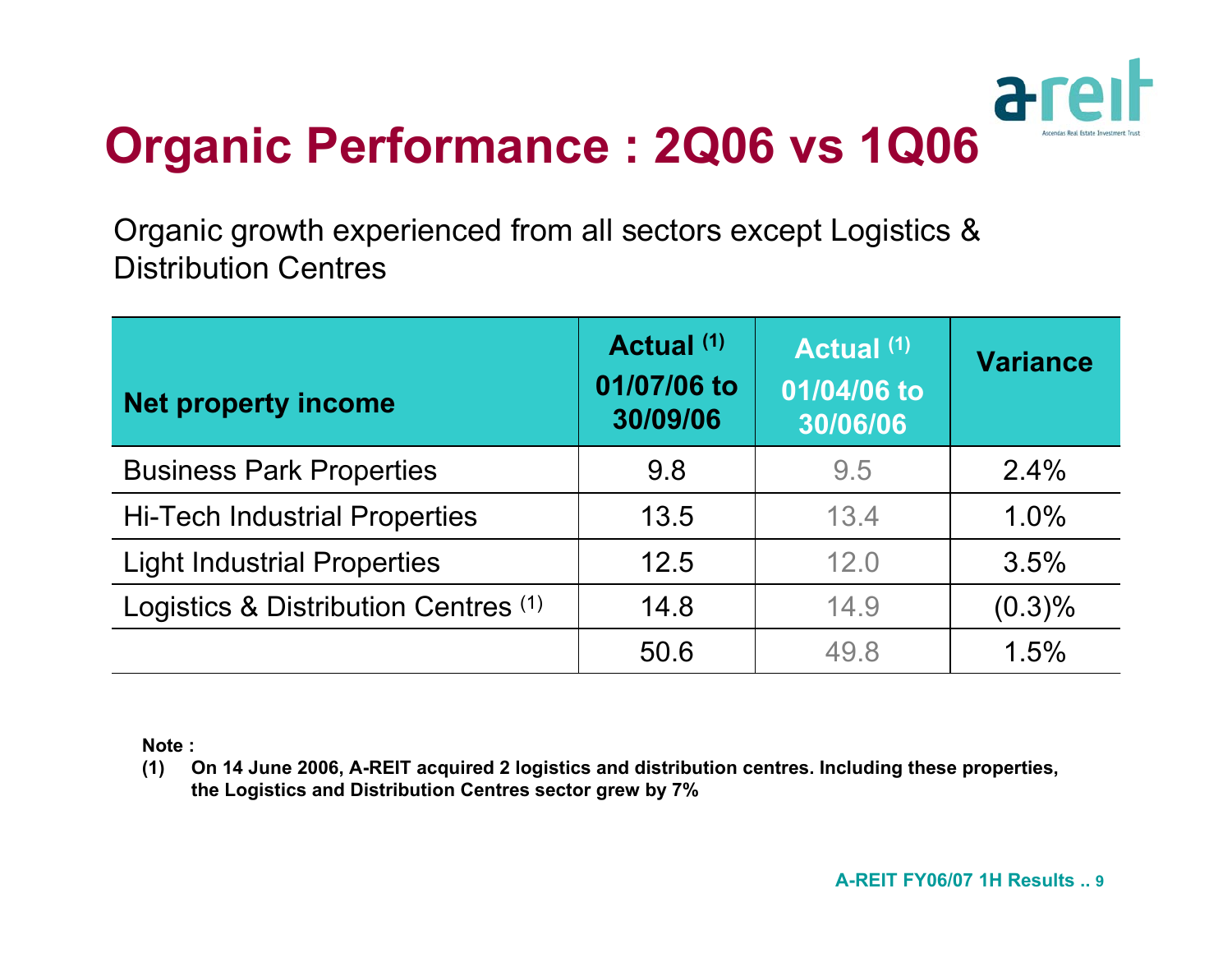

## **Revenue and NPI growth since IPO**

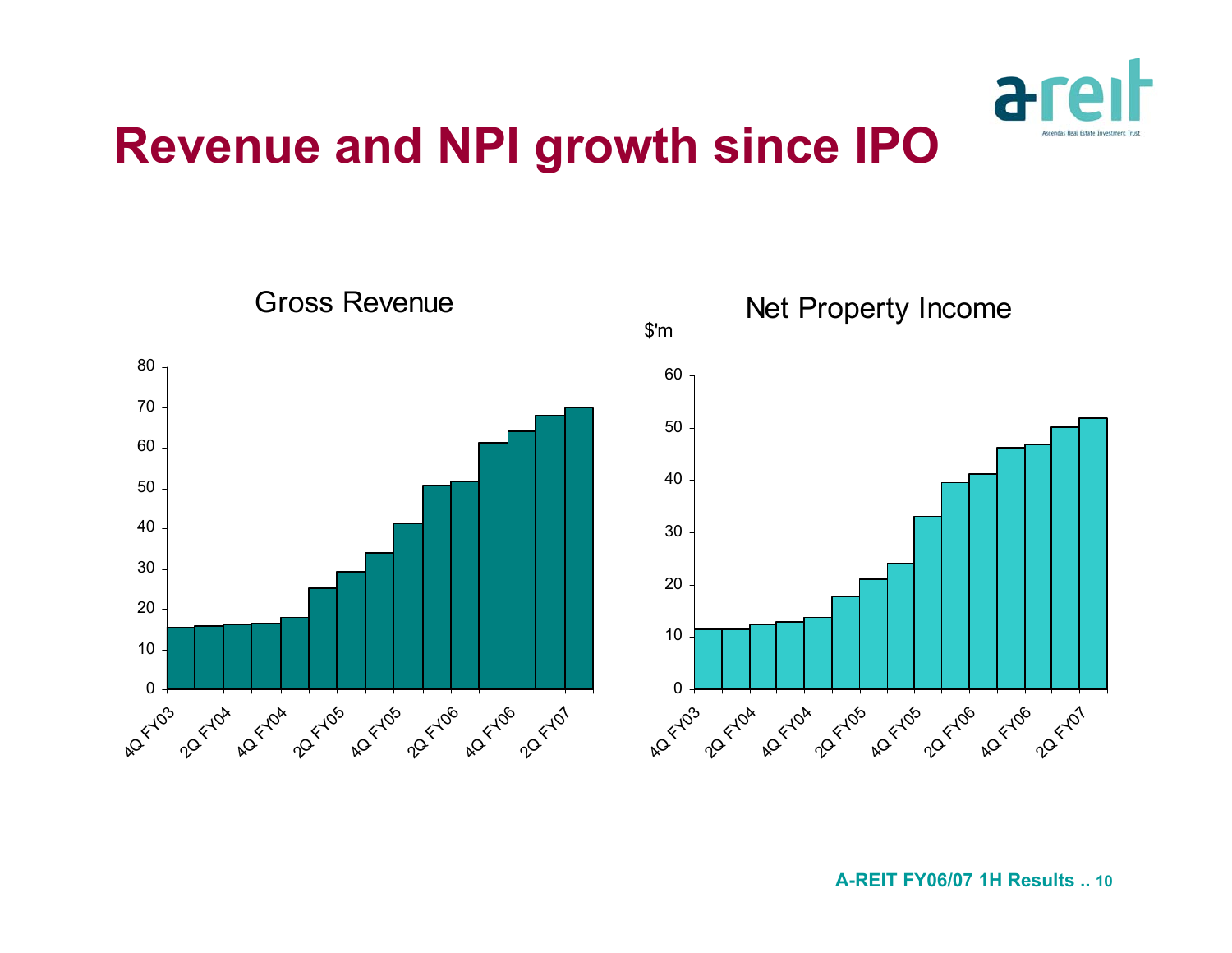## **Yield returns compared to 10-year bond and S-REITs**



**S-REITs yield range from low of 3.1% to high of 7.8%**



Source: IBES Estimates, Bloomberg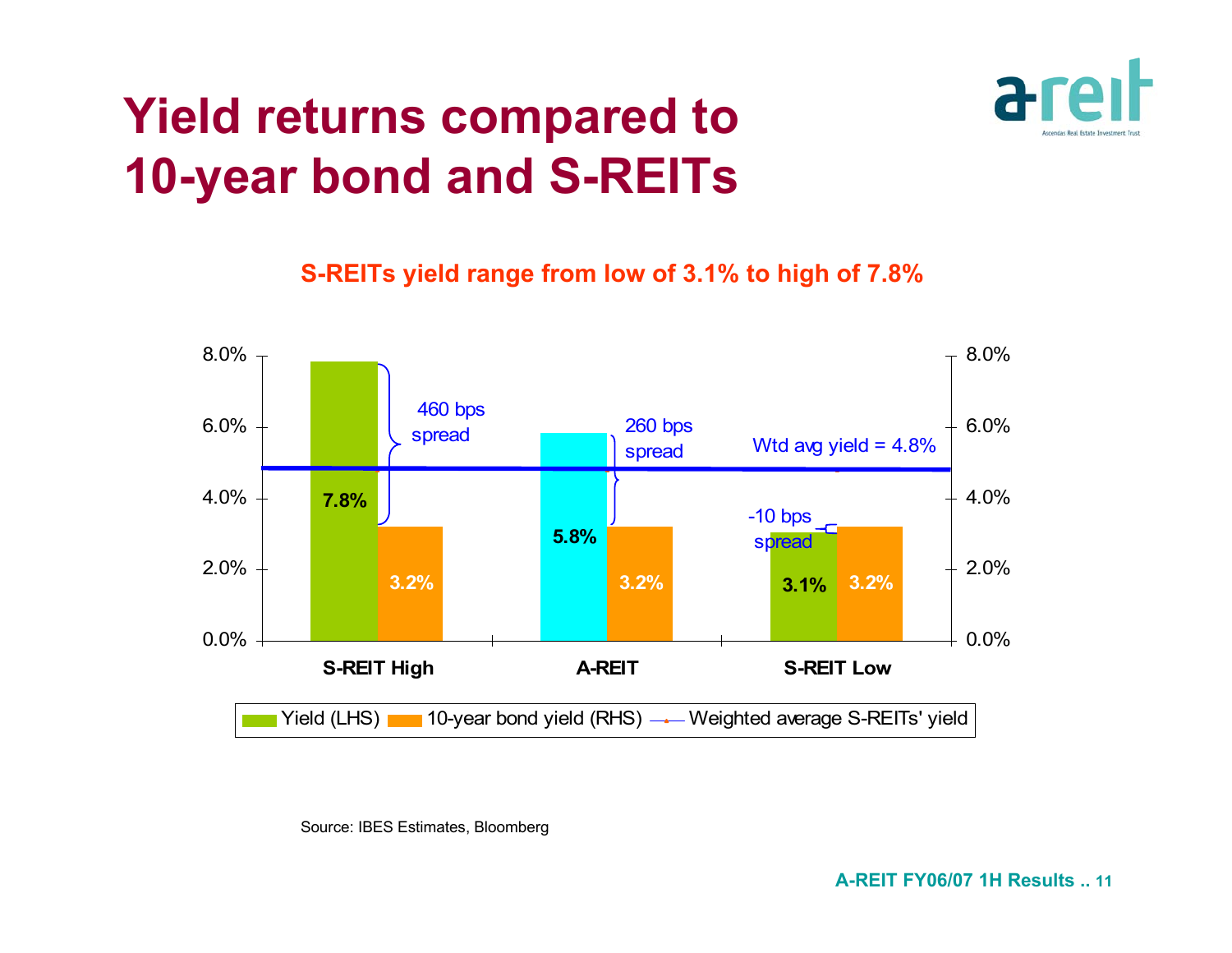

## **Agenda**

- $\bullet$ Key highlights
- •Financial performance
- $\bullet$ Capital and fund management
- $\bullet$ Portfolio update
- $\bullet$ Investment update
- $\bullet$ Going forward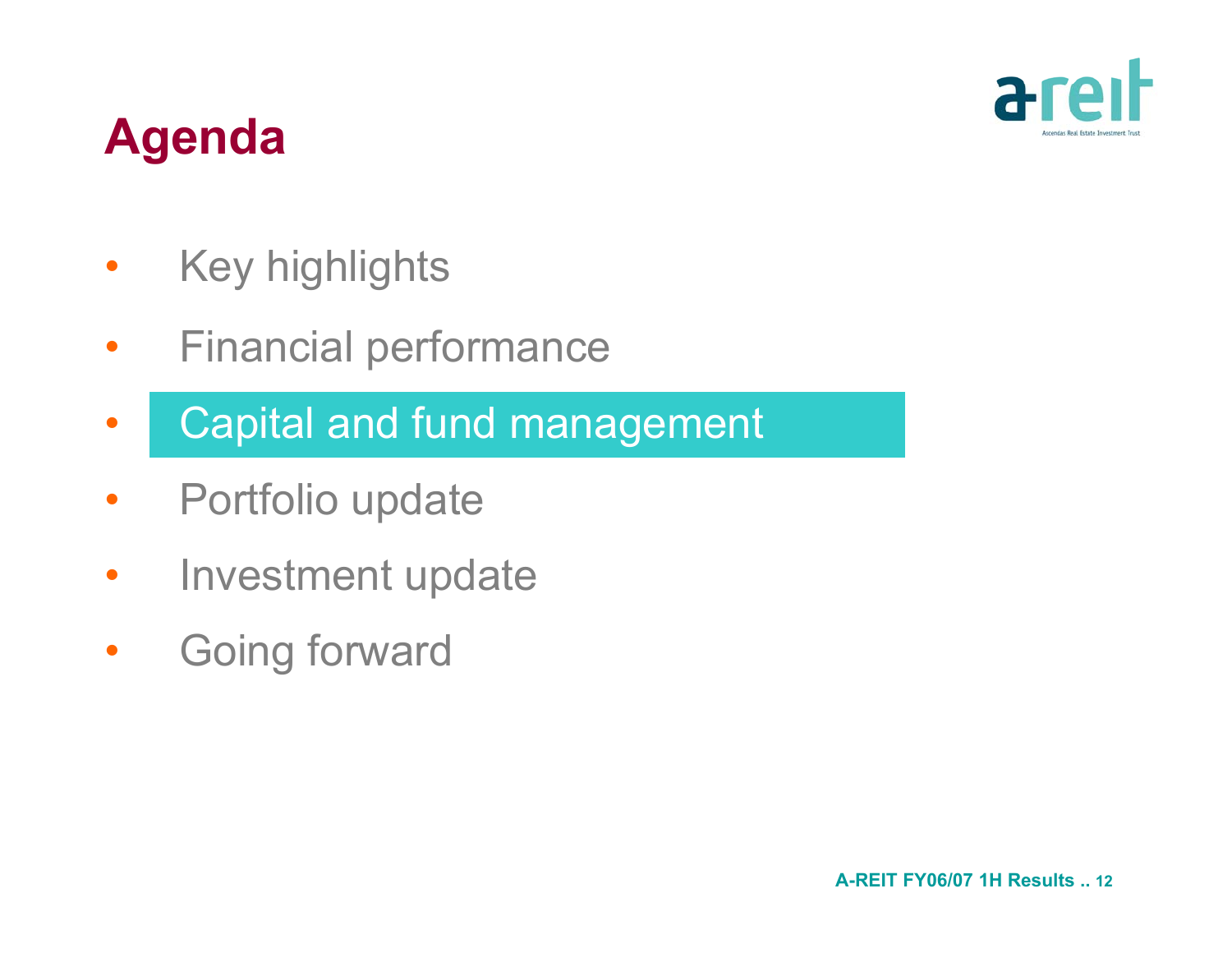## **Balance sheet**



| (S\$bh)                                   | <b>As at 30 Sep 06</b> | <b>As at 30 Sep 05</b> |
|-------------------------------------------|------------------------|------------------------|
| <b>Total Assets</b>                       | 3.0                    | 2.3                    |
| <b>Borrowings</b>                         | 1.1                    | 0.8                    |
| Net assets attributable to<br>unitholders | 1.7                    | 1.4                    |
| <b>Aggregate Leverage</b>                 | 38.6%                  | 36.1%                  |
| Net asset value per unit                  | <b>136 cents (1)</b>   | 124 cents              |

**Note:**

**(1) Based on latest valuation conducted in June 2006 for 64 properties (2 recent acquisitions are recorded at purchase price plus acquisition costs). The average capitalisation rate for the portfolio is 7.1%. Had the average capitalisation rate been 6.5%, the net asset value per unit would have been 1.57 cents.**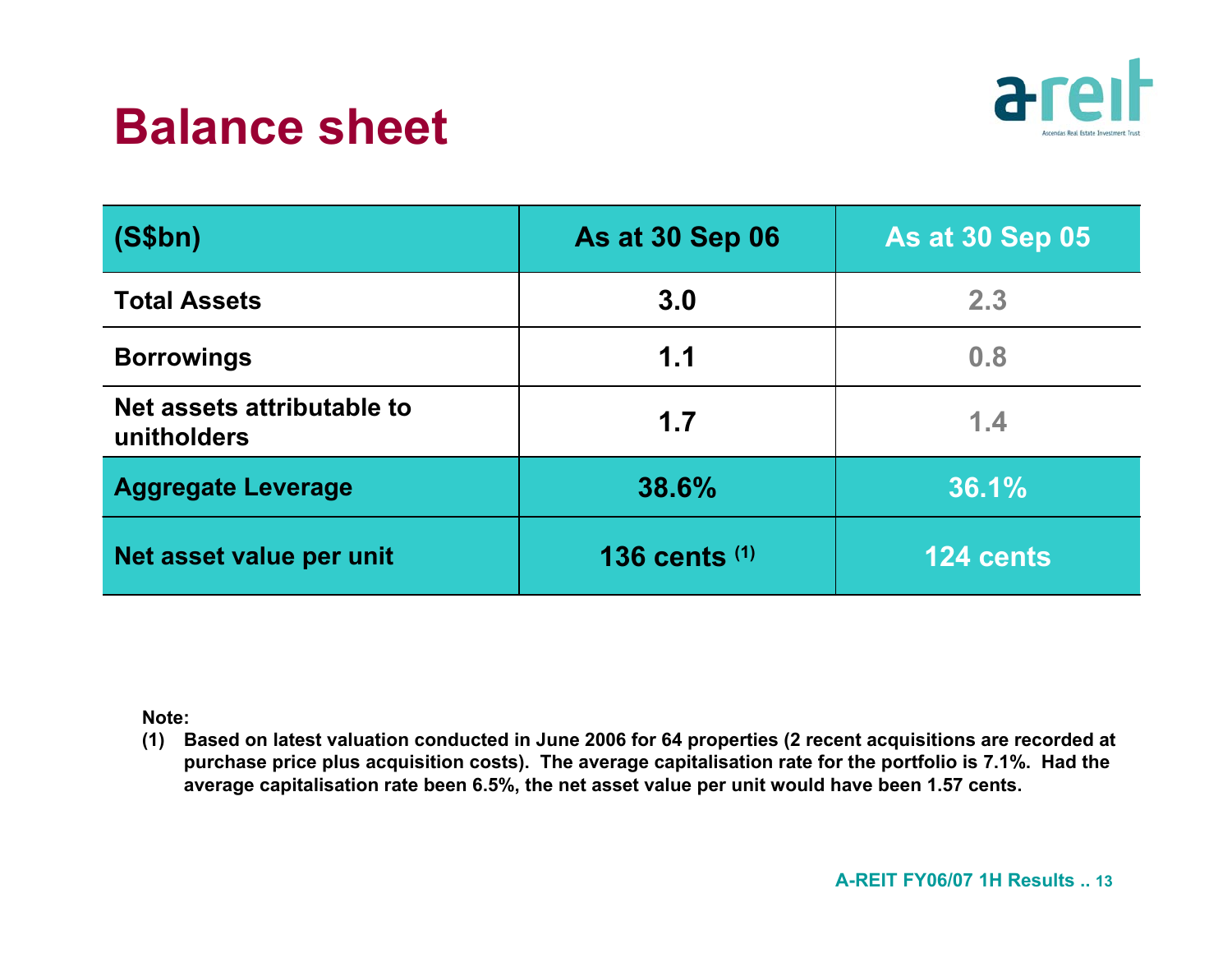# **Capital Management**



| <b>Debt Profile</b>                      | 30 Sep 2006 | 30 Sep 2005 |
|------------------------------------------|-------------|-------------|
| Aggregate leverage (1)                   | 38.6%       | 36.1%       |
| <b>Total debt</b>                        | S\$1,079m   | S\$763m     |
| Fixed rate debt<br>$\bullet$             | S\$991m     | S\$650m     |
| Fixed as a % of total debt               | 91.8%       | 85.2%       |
| Weighted average all-up funding cost (2) | 3.38%       | 2.97%       |
| Interest cover ratio                     | 5.8 times   | 7.5 times   |

Notes:

- (1) Aggregate leverage includes deferred settlements
- (2) Including margins and weighted swap rates for hedged debt and current floating rates on unhedged debt, and amortisation of CMBS' establishment and annual maintenance costs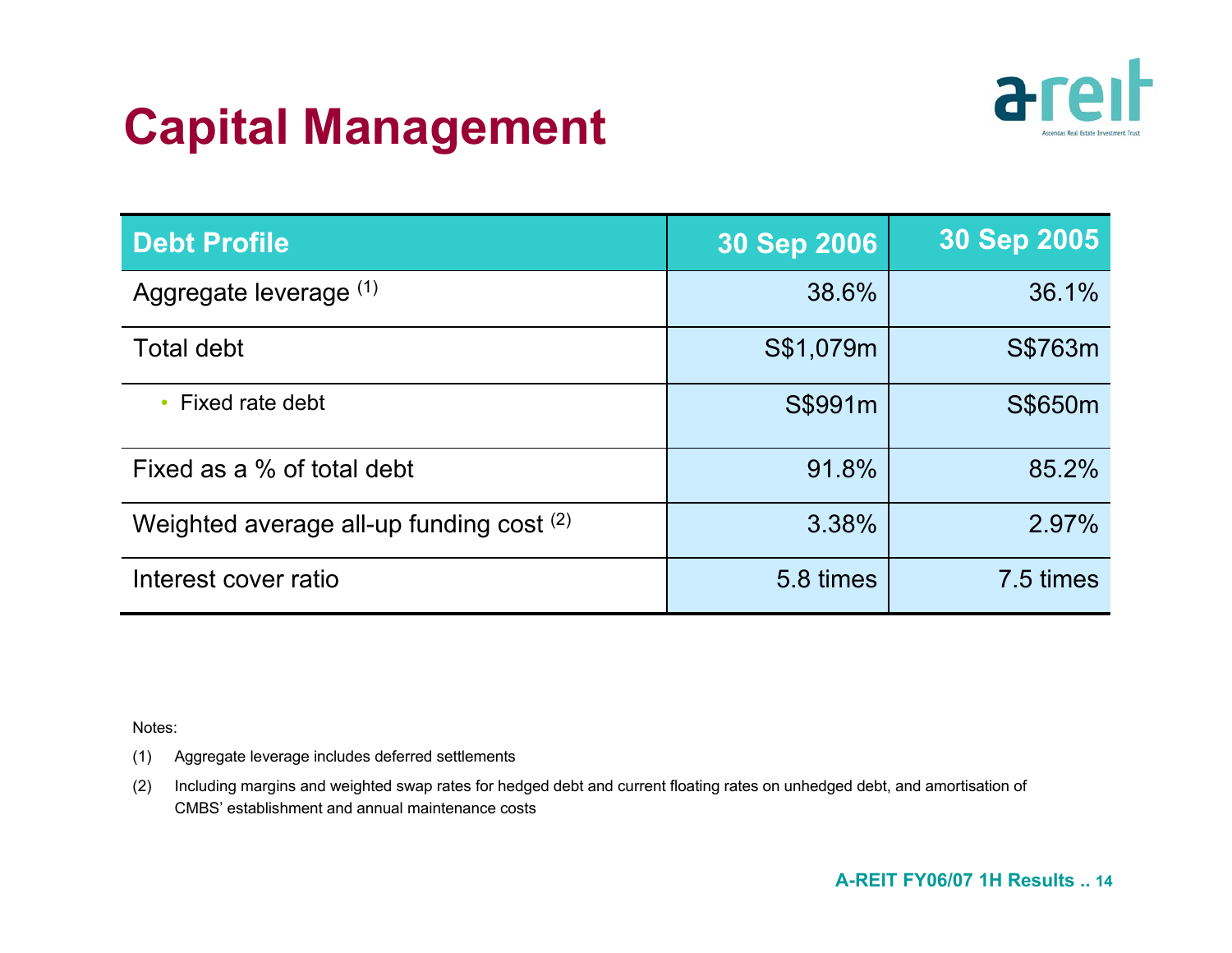

# **Hedging Profile**

| <b>As at 30 Sept 2006</b>              | <b>Including interest</b><br>cap | <b>Excluding</b><br>interest cap |
|----------------------------------------|----------------------------------|----------------------------------|
| - Fixed as a % of total debt           | 91.8%                            | 80.0%                            |
| - Weighted average term for fixed debt | 3.97 yrs                         | 4.92 yrs                         |

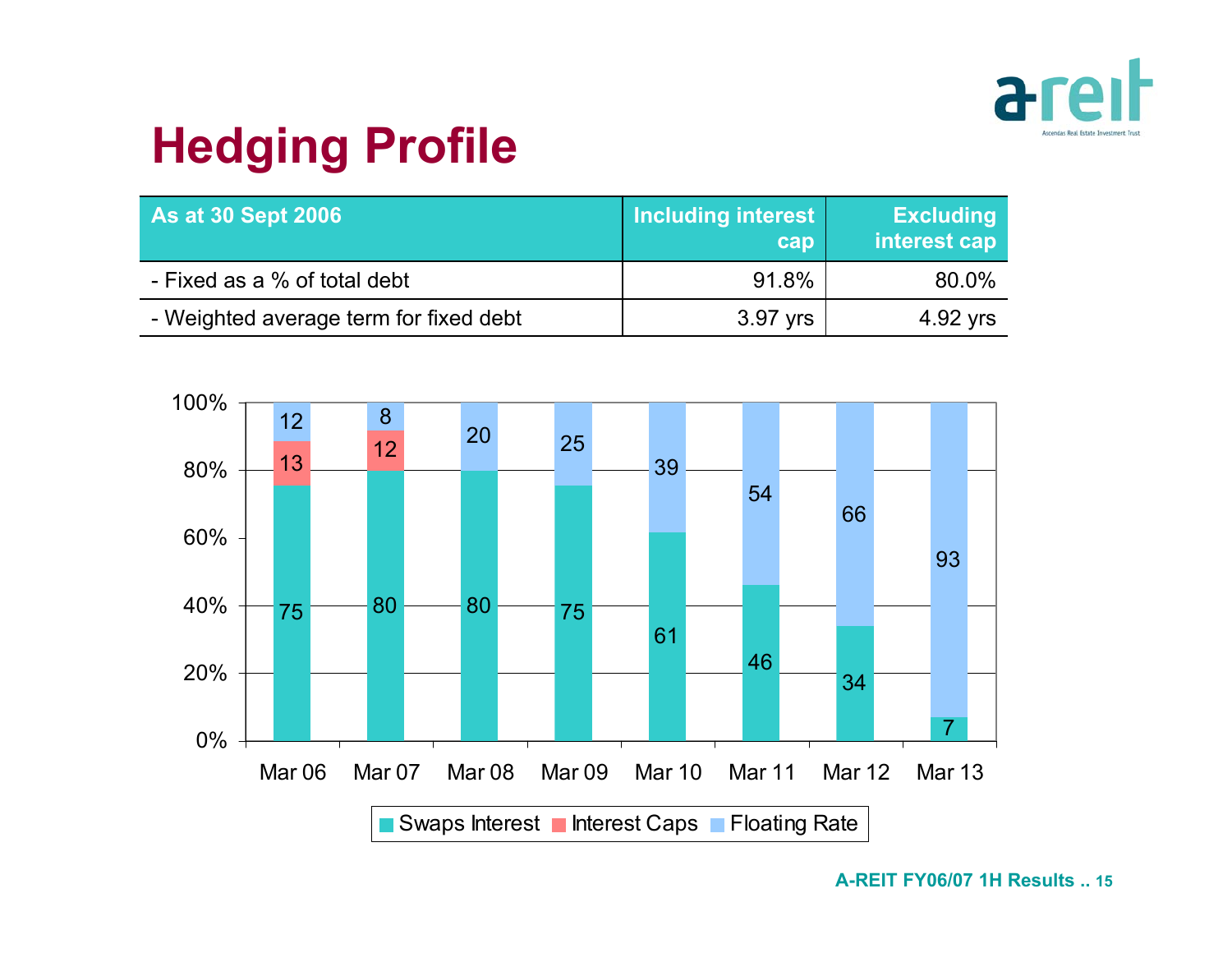

## **Agenda**

- $\bullet$ Key highlights
- $\bullet$ Financial performance
- $\bullet$ Capital and funds management
- $\bullet$ Portfolio update
- $\bullet$ Investment update
- $\bullet$ Going forward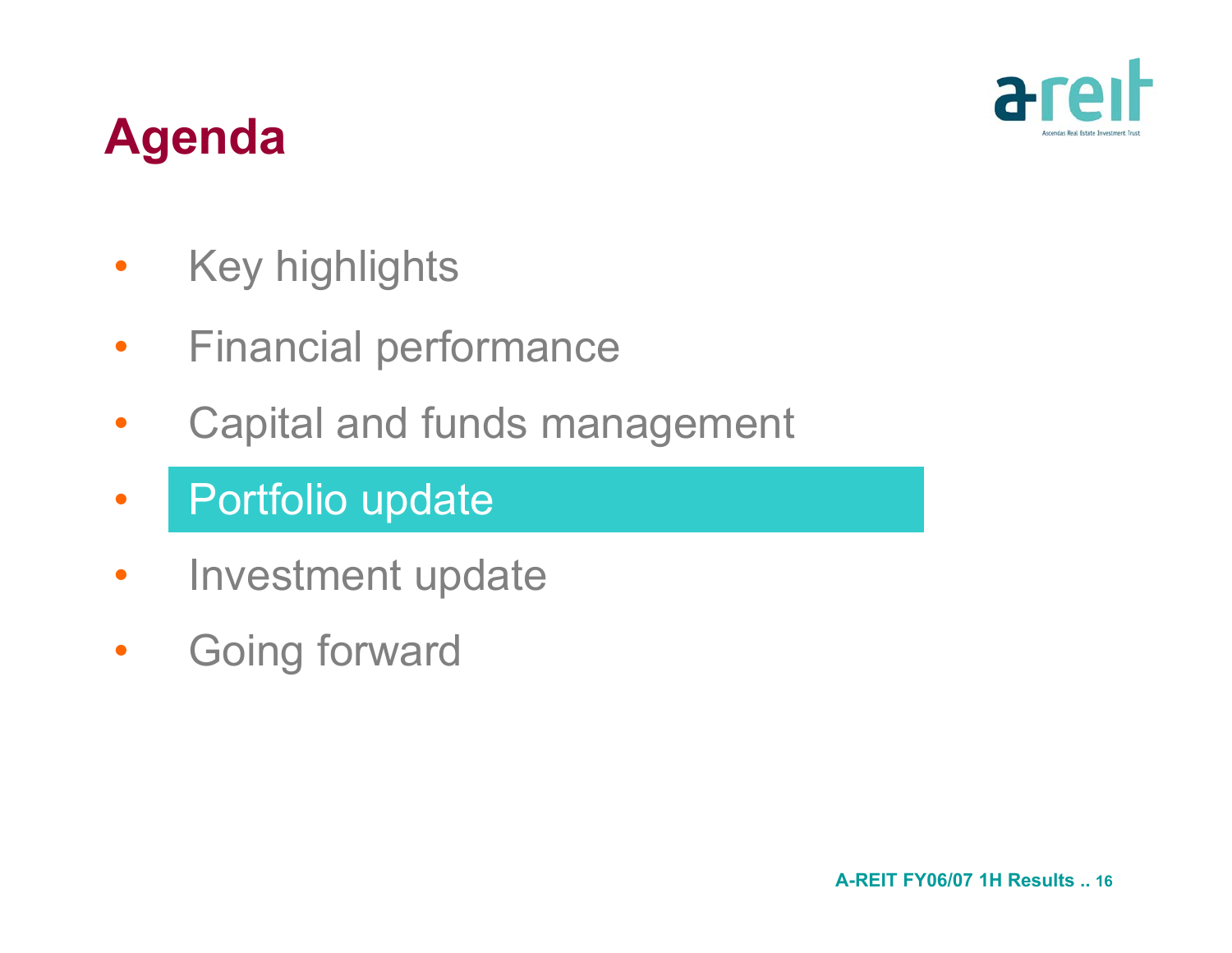# **Portfolio Highlights**



|                                                 | As at<br><b>30 Sep 06</b> | As at<br><b>31 Mar 06</b> |
|-------------------------------------------------|---------------------------|---------------------------|
| A-REIT Portfolio occupancy (%)                  | 97.2%                     | $95.0\%$                  |
| A-REIT MTB (1) occupancy (%)                    | 94.3%                     | 91.4%                     |
| Total Portfolio renewals/new leases (sqm)       | $46,510^{(2)}$            | $39,835^{(3)}$            |
| <b>Total New leases/Expansions (sqm)</b>        | $21,512^{(2)}$            | $14,625^{(3)}$            |
| <b>Total Renewals (sqm)</b>                     | $24,998^{(2)}$            | $25,210^{(3)}$            |
| <b>Weighted Average Lease to Expiry (years)</b> | 6.1                       | 6.7                       |

- (1) MTB = Multi-tenanted buildings which accounts for about 55% portfolio value
- (2) For the 3 months ended 30 Sep 06
- (3) For the 3 months ended 31 Mar 06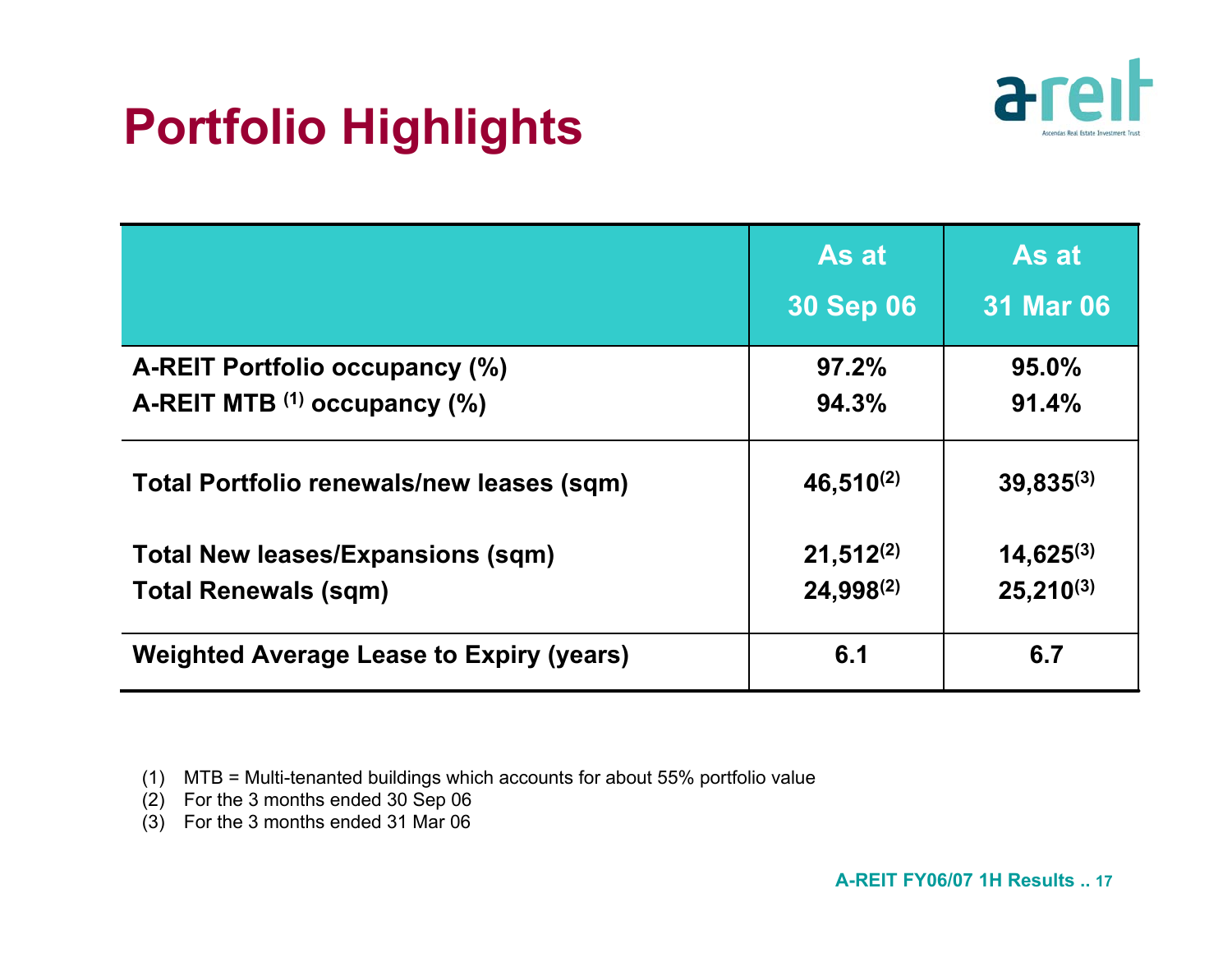

## **Sources of demand for new leases – broad based**

### **Tenants sector by net lettable area (2Q FY06/07)**

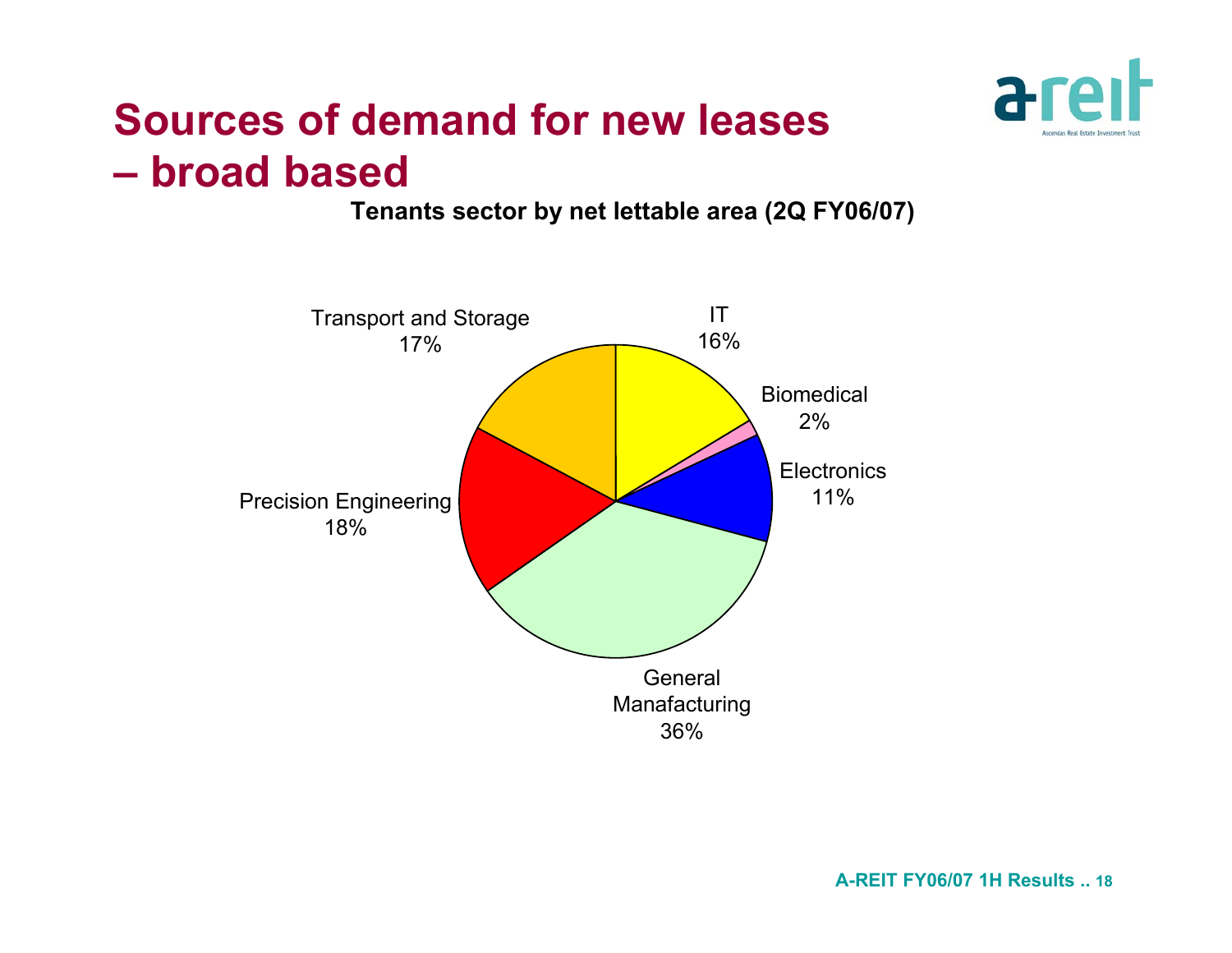### **A-REIT Portfolio Occupancy Higher Than Market**





Source: Urban Redevelopment Authority Official Statistics as at June 2006 www.ura.gov.sg and Ascendas-MGM Funds Management Limited as at Sep 2006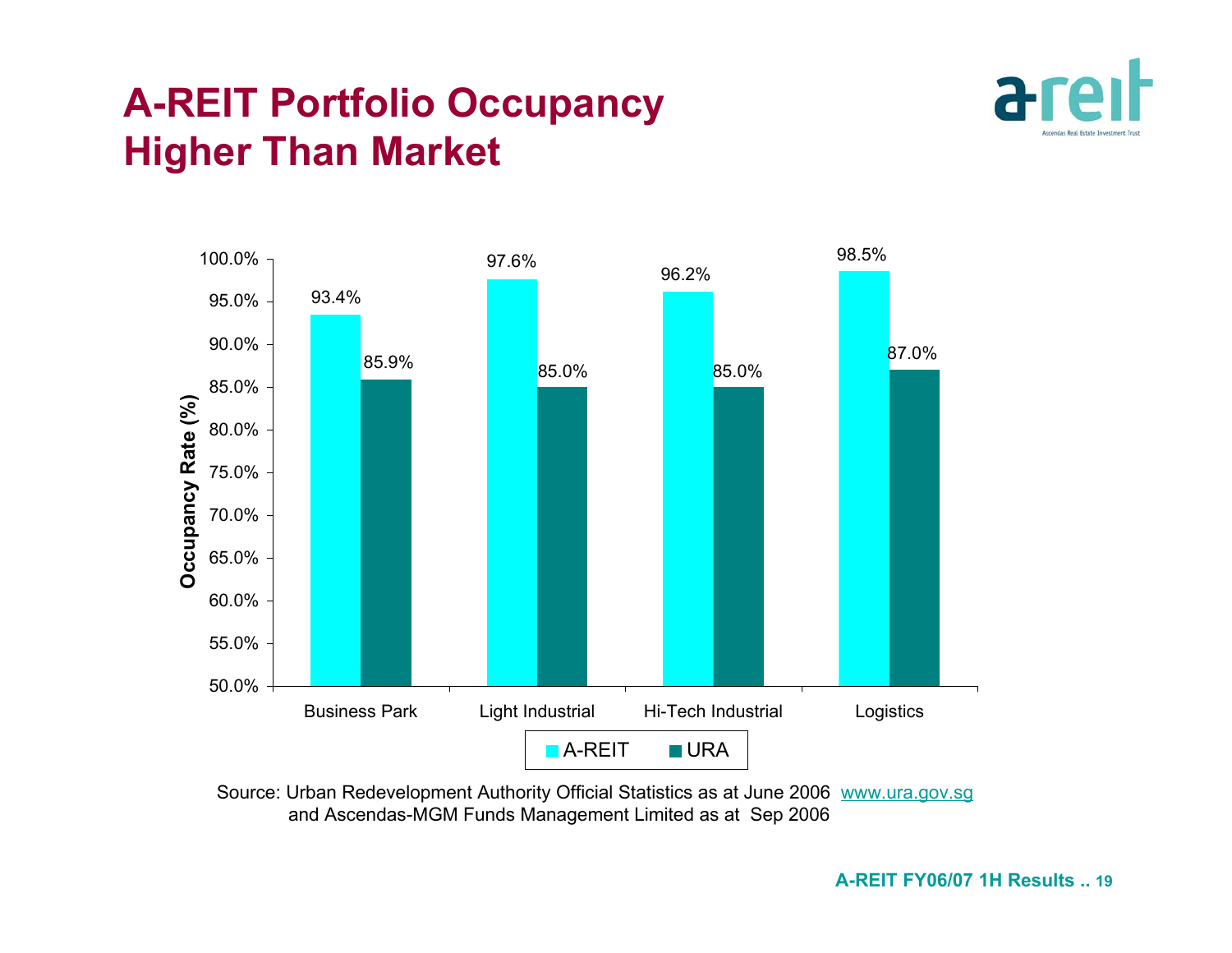### **Organic Growth through Occupancy Rates Improvement**



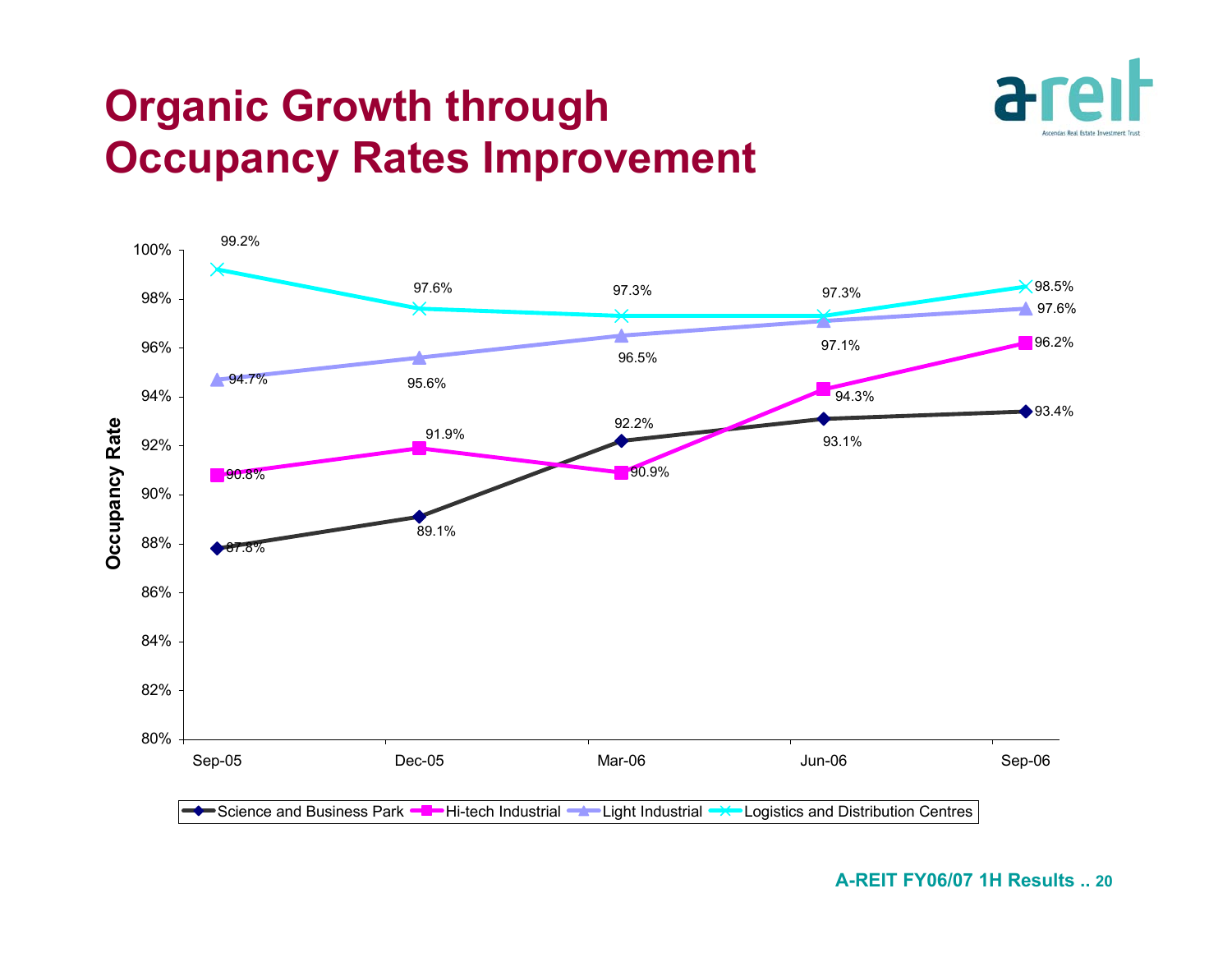## **URA Industrial Rental Index**

Rental index improved by 0.1% in Q2 2006 and by 8.1% since the trough in 2004



**Source: Urban Redevelopment Authority: June 06**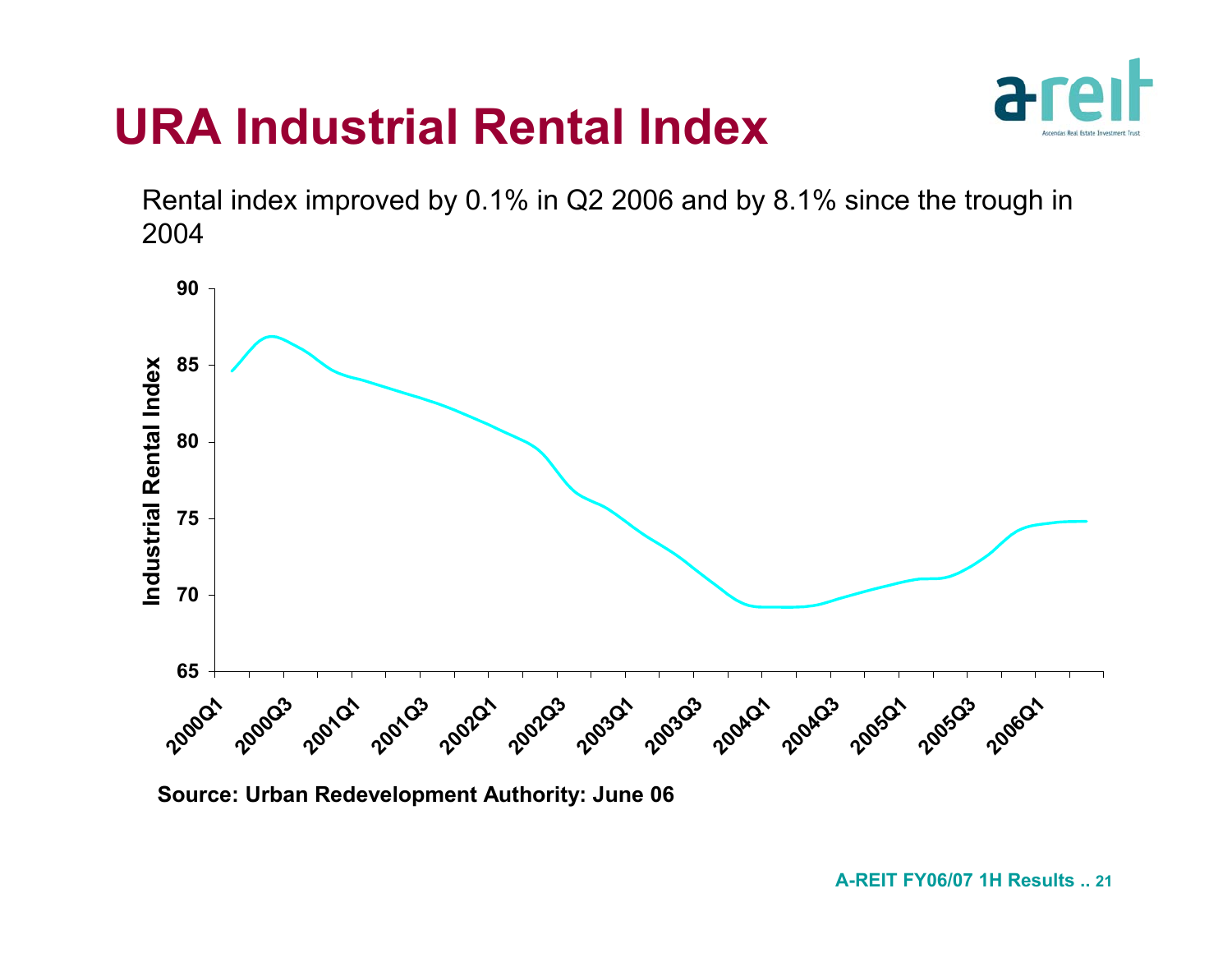## **Organic Growth**



### **Science & Business Parks and Hi-tech Industrial**

- •Organic growth from occupancy rate and rental rates improvements
- $\bullet$  Q2 FY06/07 renewal rates are about 4% to11% above existing rates; new leases and expansions worth a total of about \$2.3m were signed

### **Light Industrial**

- •Performed well due to quality and good location of properties
- $\bullet$ Q2 FY06/07 renewal rates are about 4% above existing rates
- $\bullet$ Occupancy rate @ 30 Sept 06 is 97.6%, vs market occupancy of 85.0%.

### **Logistics and Distribution Centres**

• Expect to remain subdued due to potential new supply - about 167,300 sqm over the next one to two years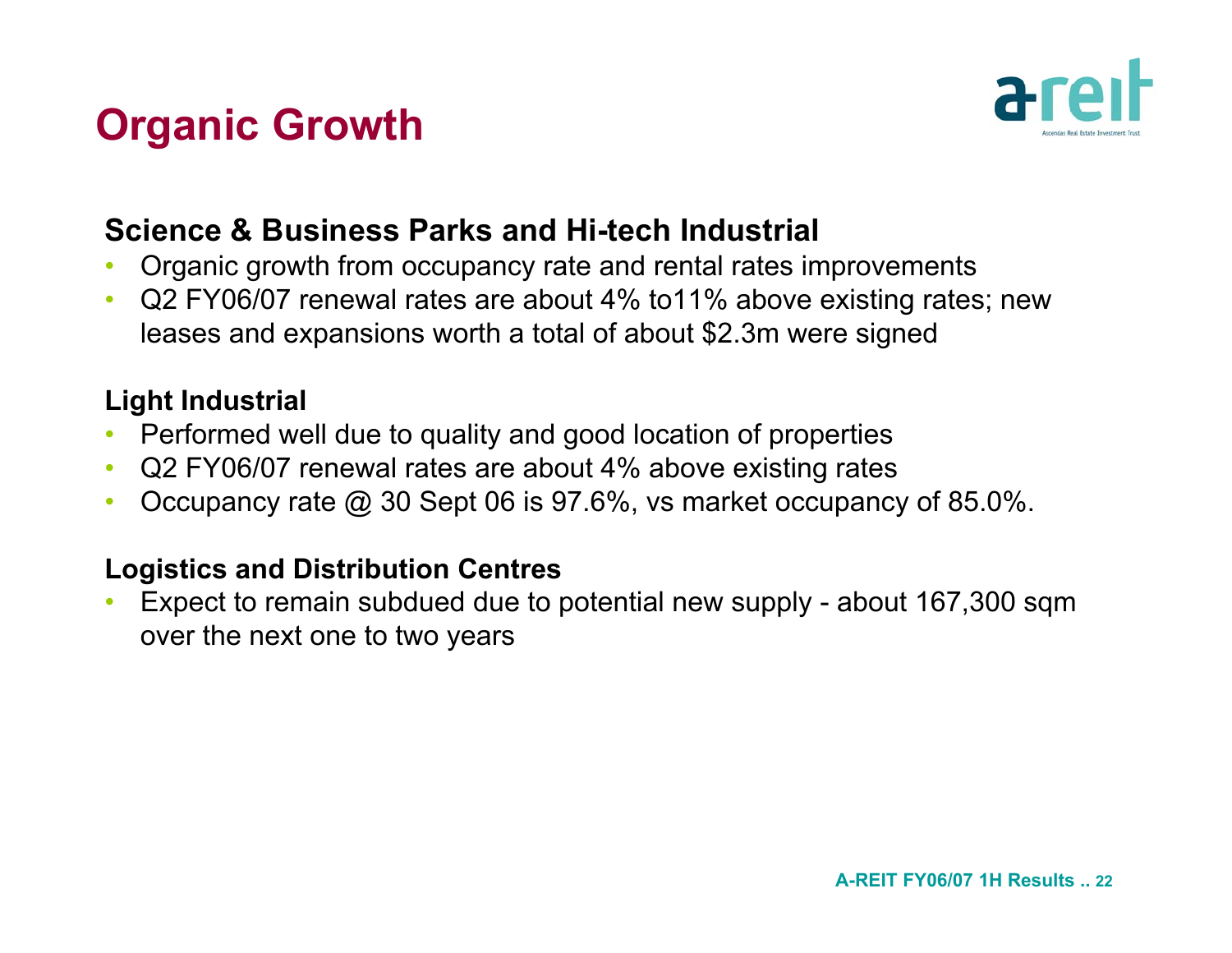### **Asset Enhancement : Telepark at Tampines Central**

- 
- • Acquired in Mar 05 for \$186m; property is a 9-storey data centre with some retail units on the 1st storey
- • Maximise plot ratio by converting existing vehicle access to gross floor area – increase area by about 352 sqm, of which 72% is already pre-committed
- • Total capex of between \$1.0m to \$1.7m; property yield to increase by between 20bp to 40bp after asset enhancement



**After enhancement**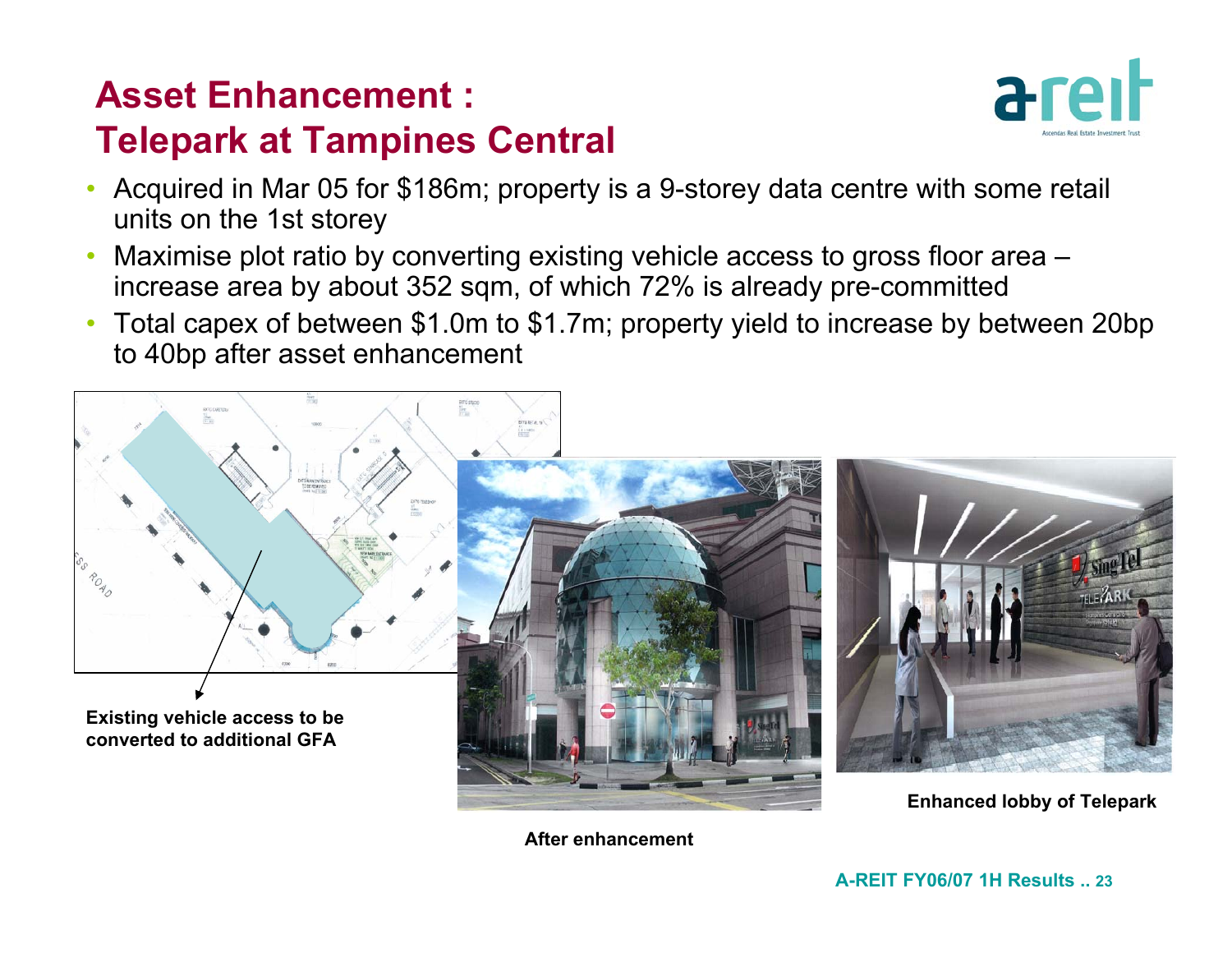### **Portfolio Diversification by Value**



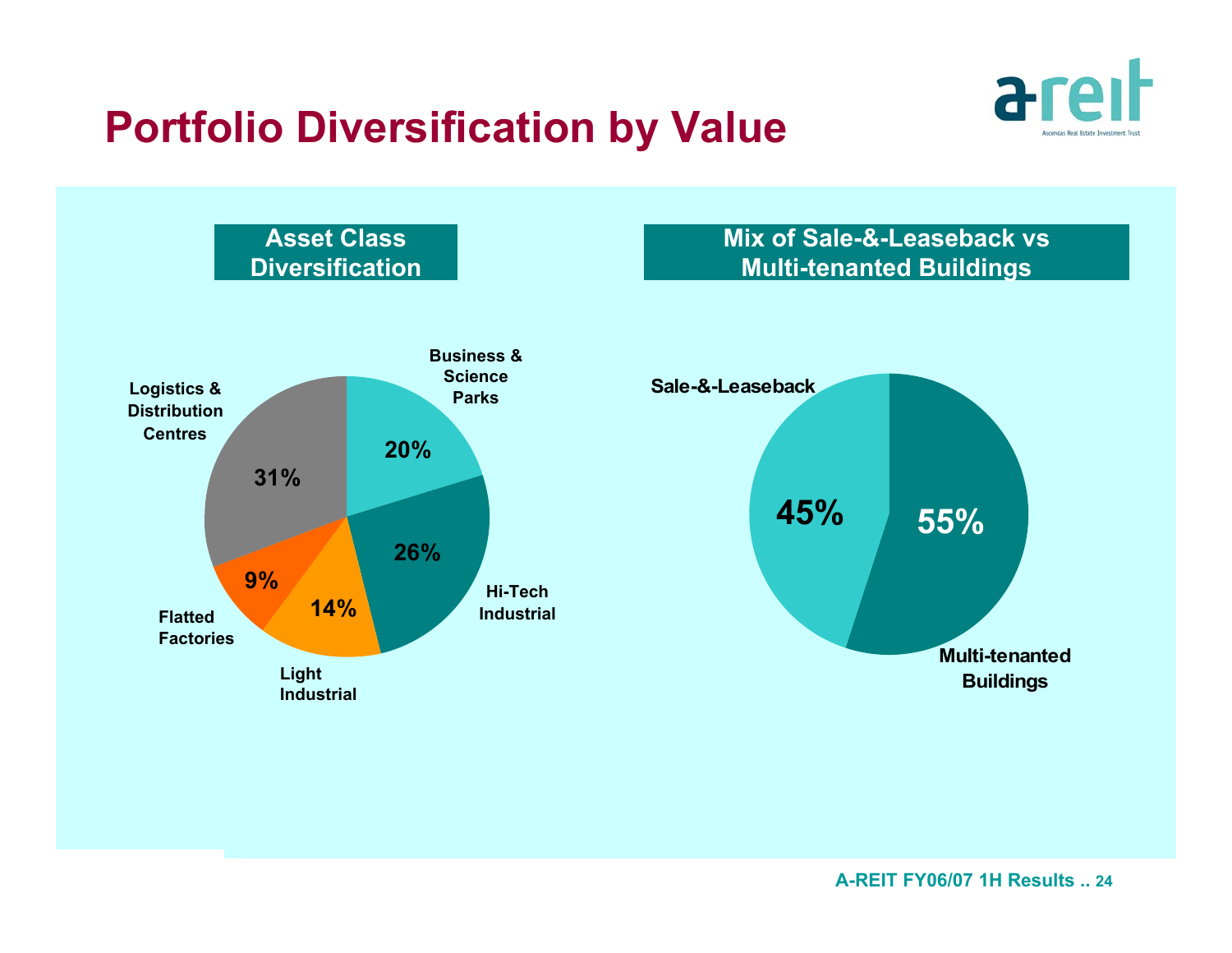## **Spilt of short term & long term leases within sector**

Majority of leases in high growth sectors of science and business park and hi-tech industrial are on short term basis. Hence, potential to enjoy positive rental reversion

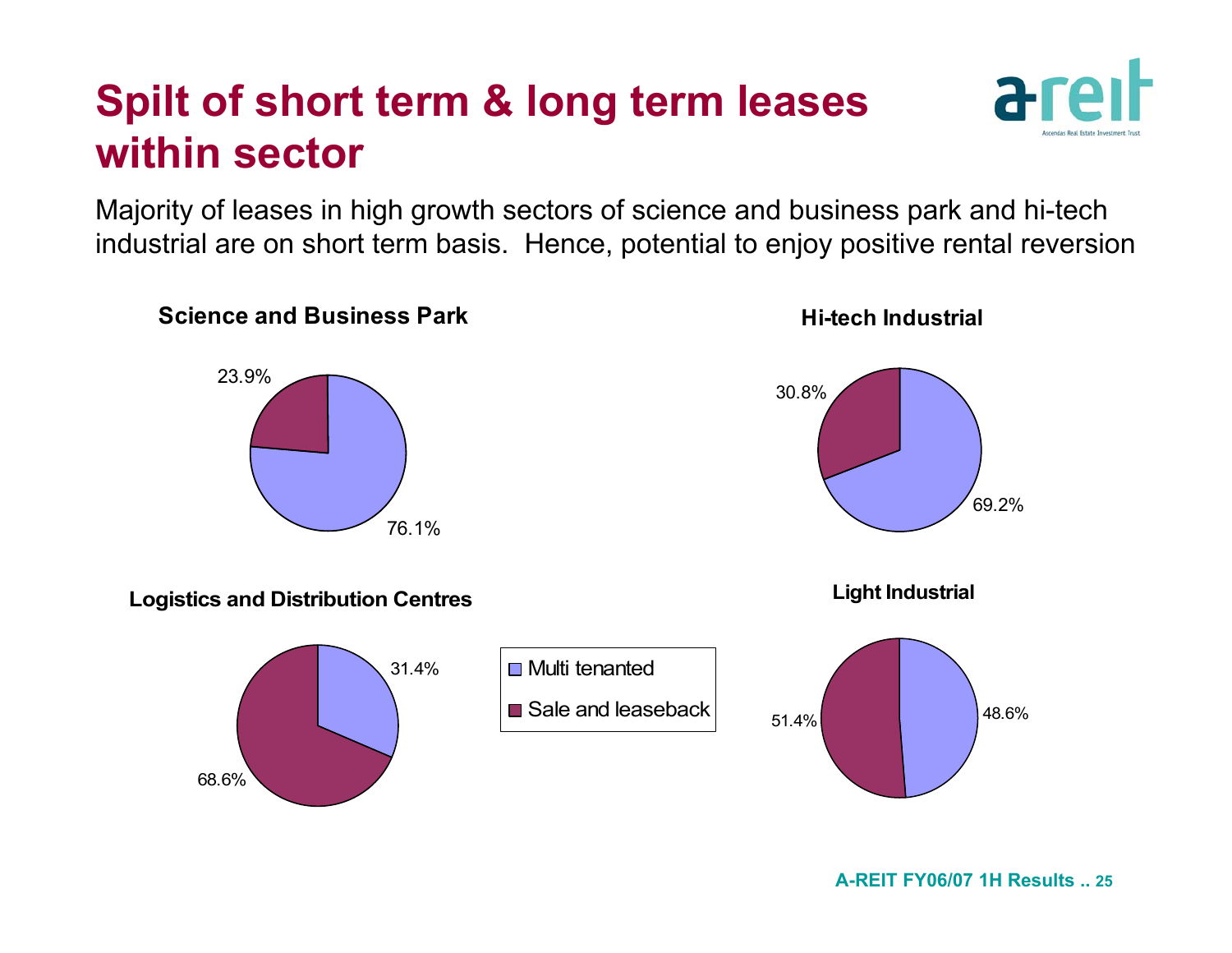## **Tenant Concentration**



### **Top 10 tenants make up 33% of the total portfolio income vs 41% at 30 Sept 05**

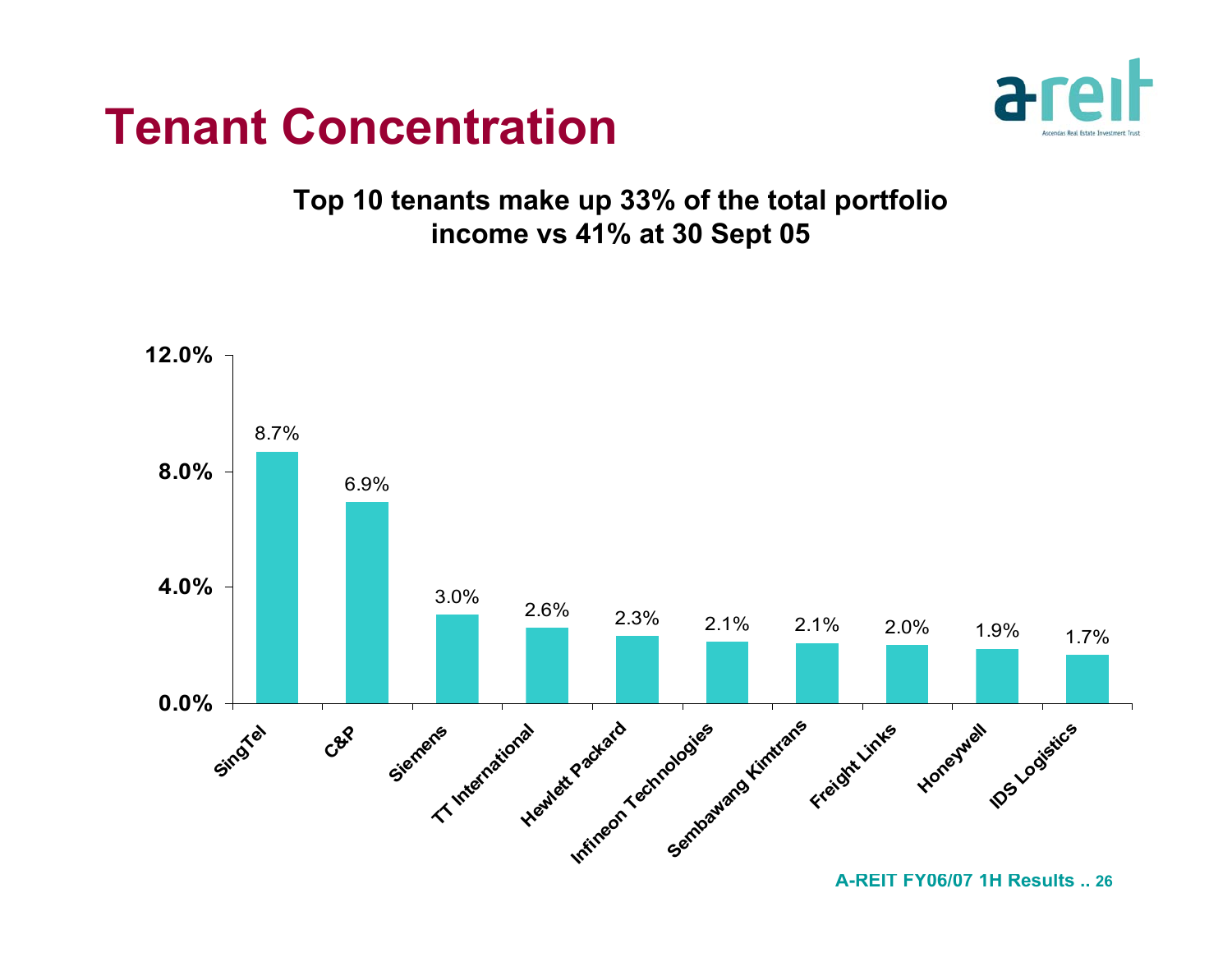## **Weighted Average Lease Term to Expiry**

The lease expiry profile is well balanced and the weighted average term to expiry is one of the longest amongst REITs in Singapore

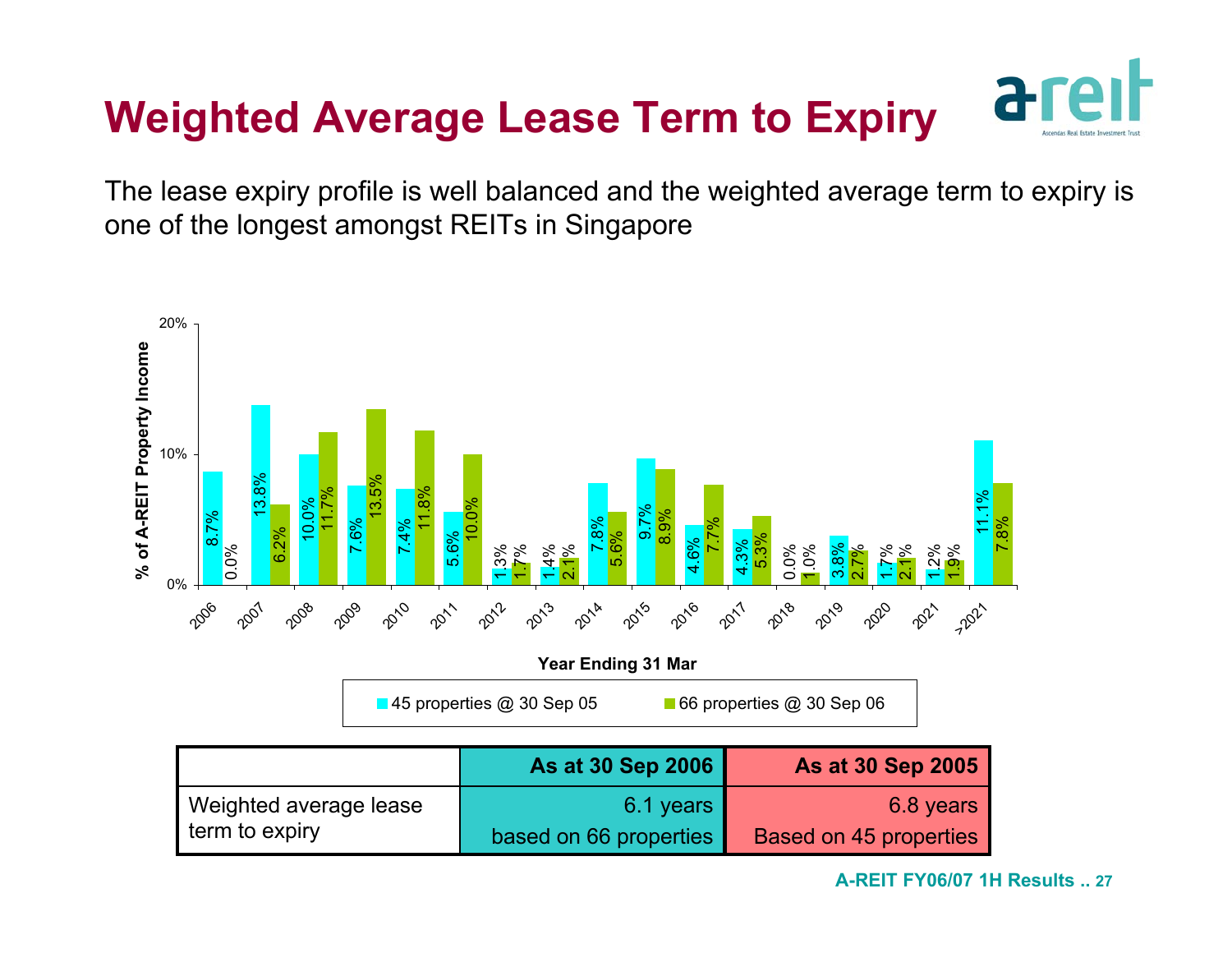

## **Agenda**

- $\bullet$ Key highlights
- $\bullet$ Good financial performance
- $\bullet$ Capital and funds management
- $\bullet$ Portfolio update
- $\bullet$ Investment update
- $\bullet$ Going forward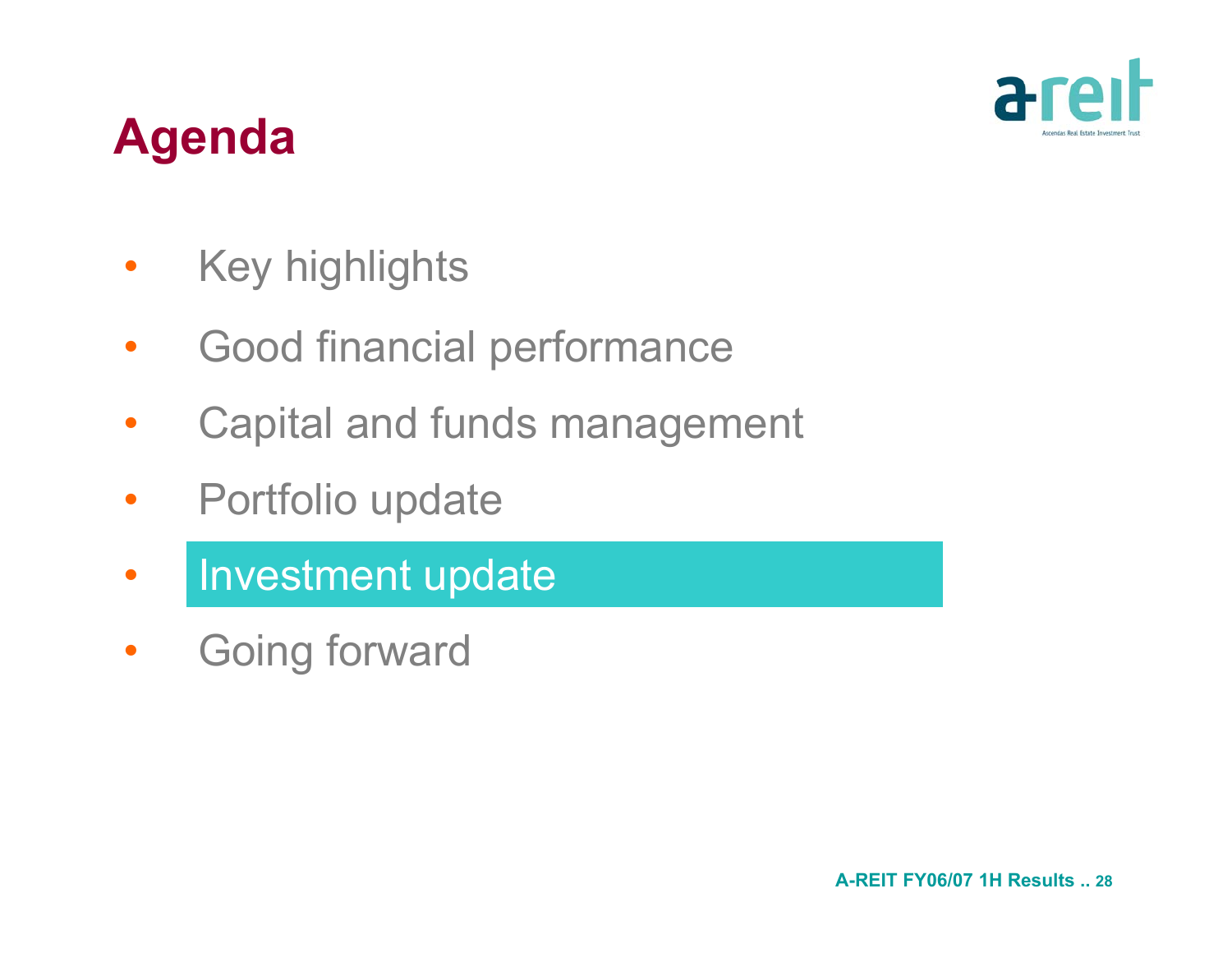## **Investment highlights**



- •\$102m worth of acquisitions completed in FY06/07 YTD
- •\$180m worth of investments awaiting completion as follows :

|                                                   | Value (S\$m) | <b>Expected completion</b> |
|---------------------------------------------------|--------------|----------------------------|
| <b>Courts Megastore</b>                           | $62^{(1)}$   | <b>Nov 2006</b>            |
| <b>Giant Hypermarket</b>                          | 66           | Mar 2007                   |
| Plot 15 CBP                                       | 29           | 1Q 2008                    |
| Logistic & Distribution Centre<br>at Pioneer Walk | 23           | 1H 2008                    |
| <b>Total</b>                                      | 180          |                            |

•MOUs signed for investments worth \$178m in due diligence

(1) The development cost for Courts Megastore is estimated to be between \$55 million to \$62 million, pending confirmation of the differential premium.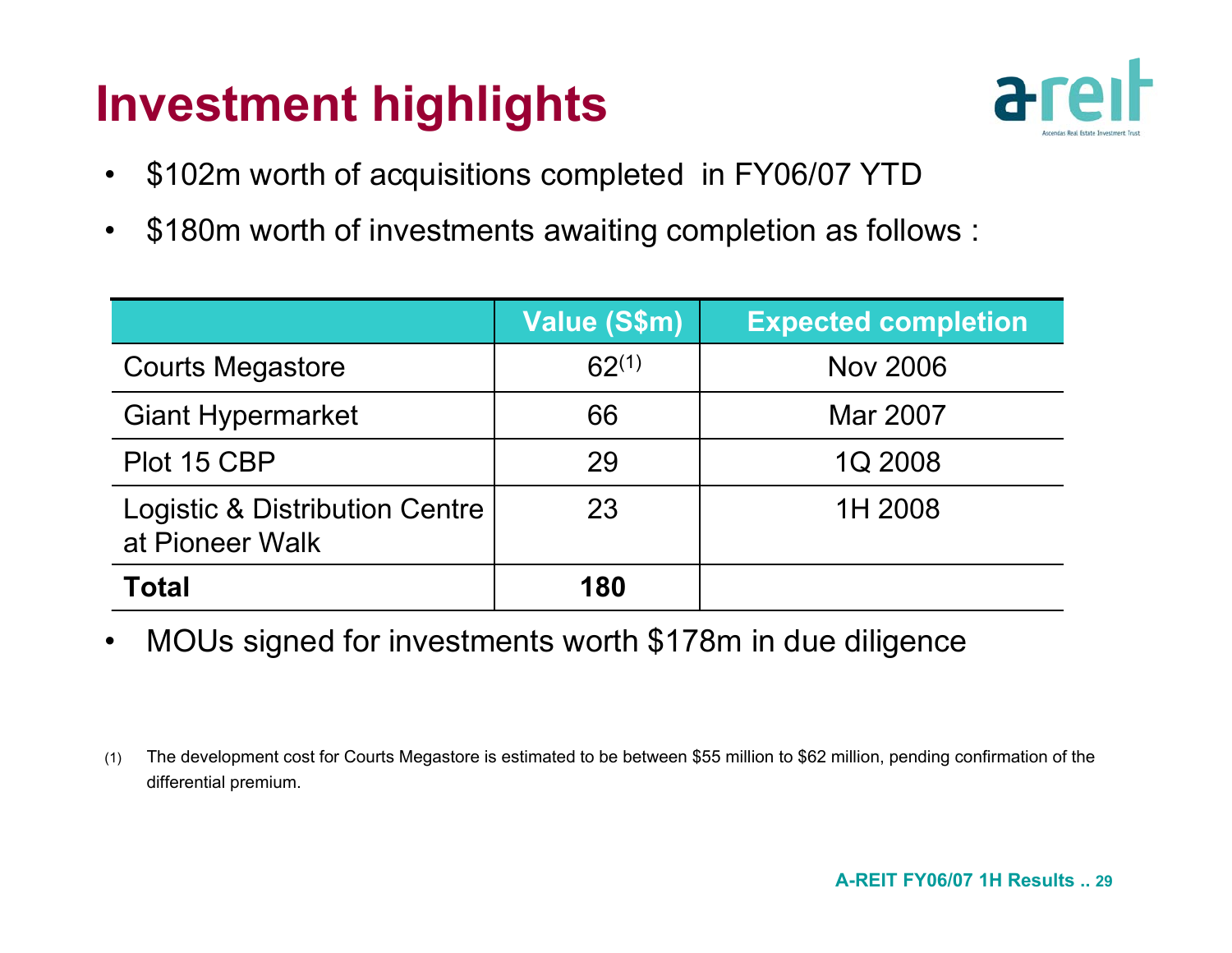# **Status of development projects**



Courts

•on schedule to complete in Nov 2006



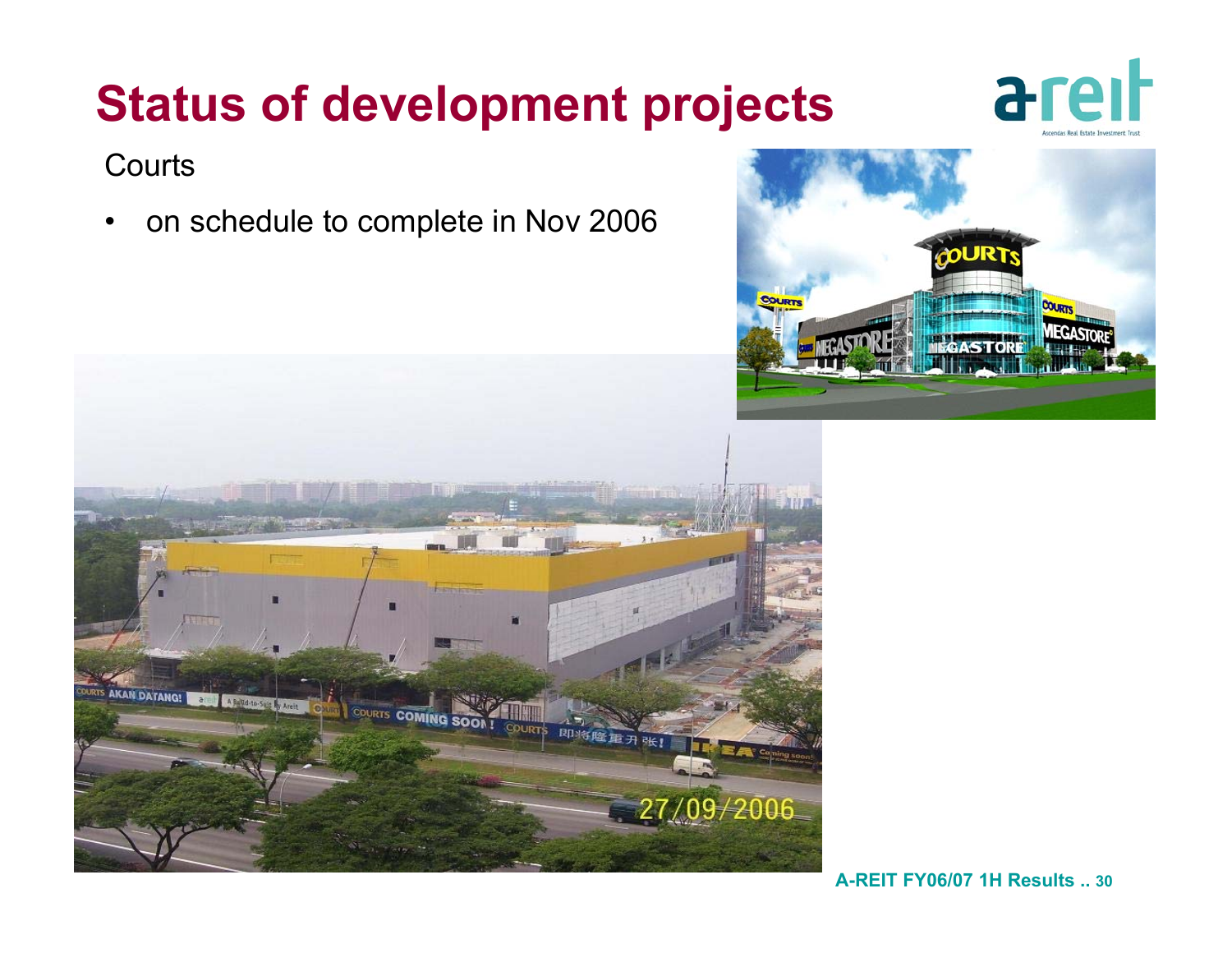# **Status of development projects**



Giant Hypermarket

•on schedule to complete in March 2007



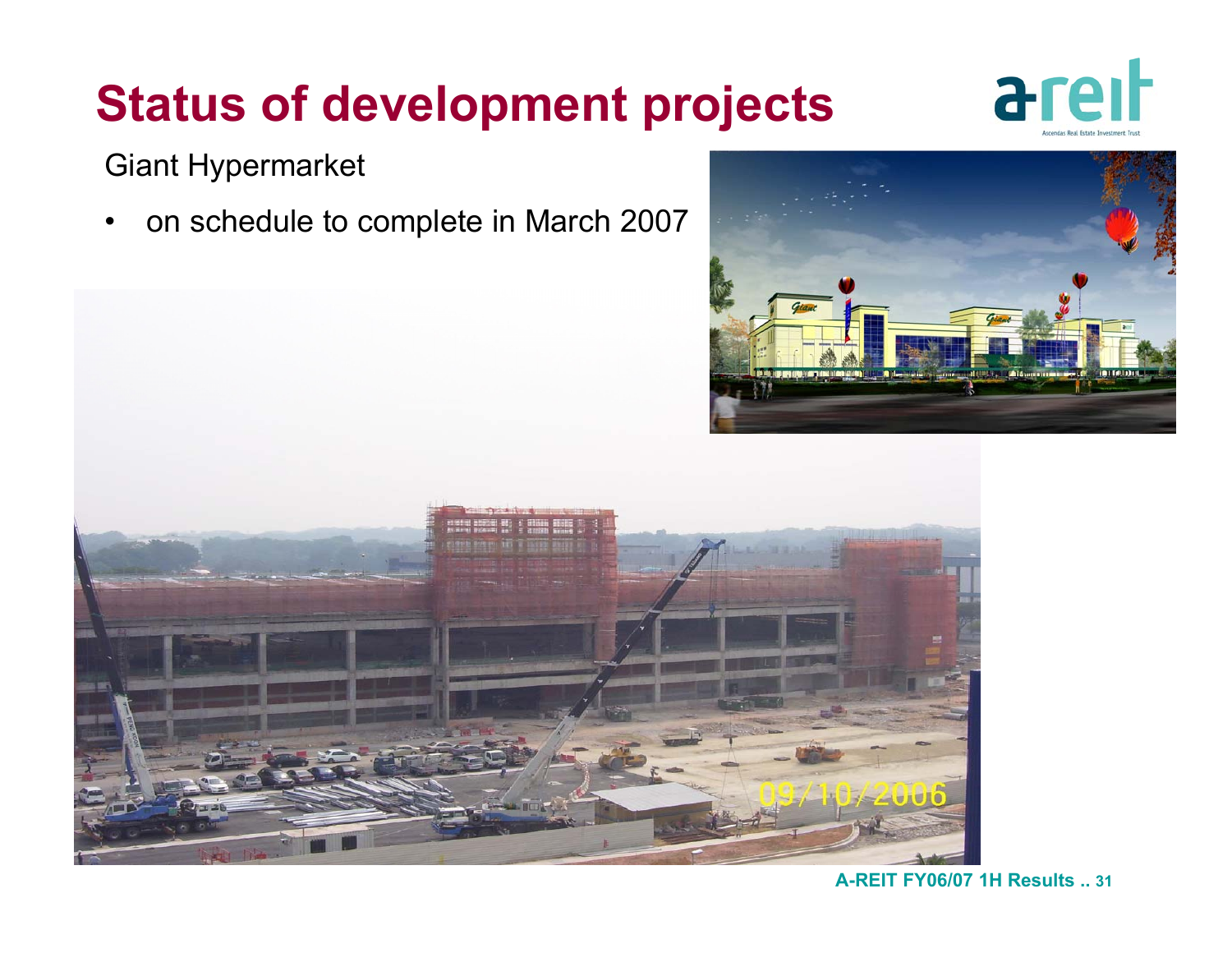# **Status of development projects**



Plot 15 Changi Business Park

- •Pre-marketing for balance space commenced. Enquires are good.
- •Construction expected to commence in Nov 2006 and TOP in Q1 2008



**Artist impression Changi Business Park**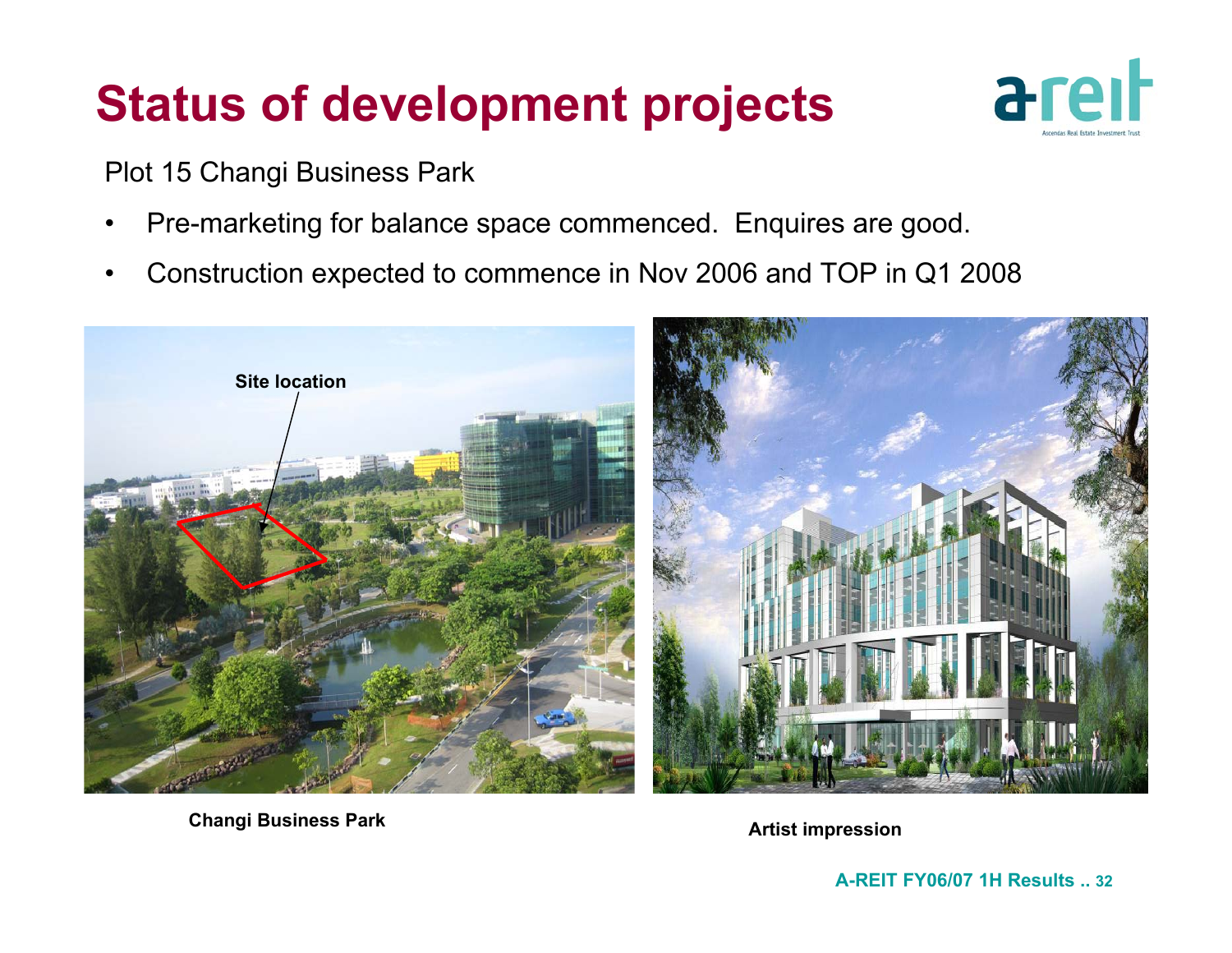

## **Agenda**

- $\bullet$ Key highlights
- $\bullet$ Financial performance
- •Capital and funds management
- $\bullet$ Portfolio update
- •Investment update
- $\bullet$ Going Forward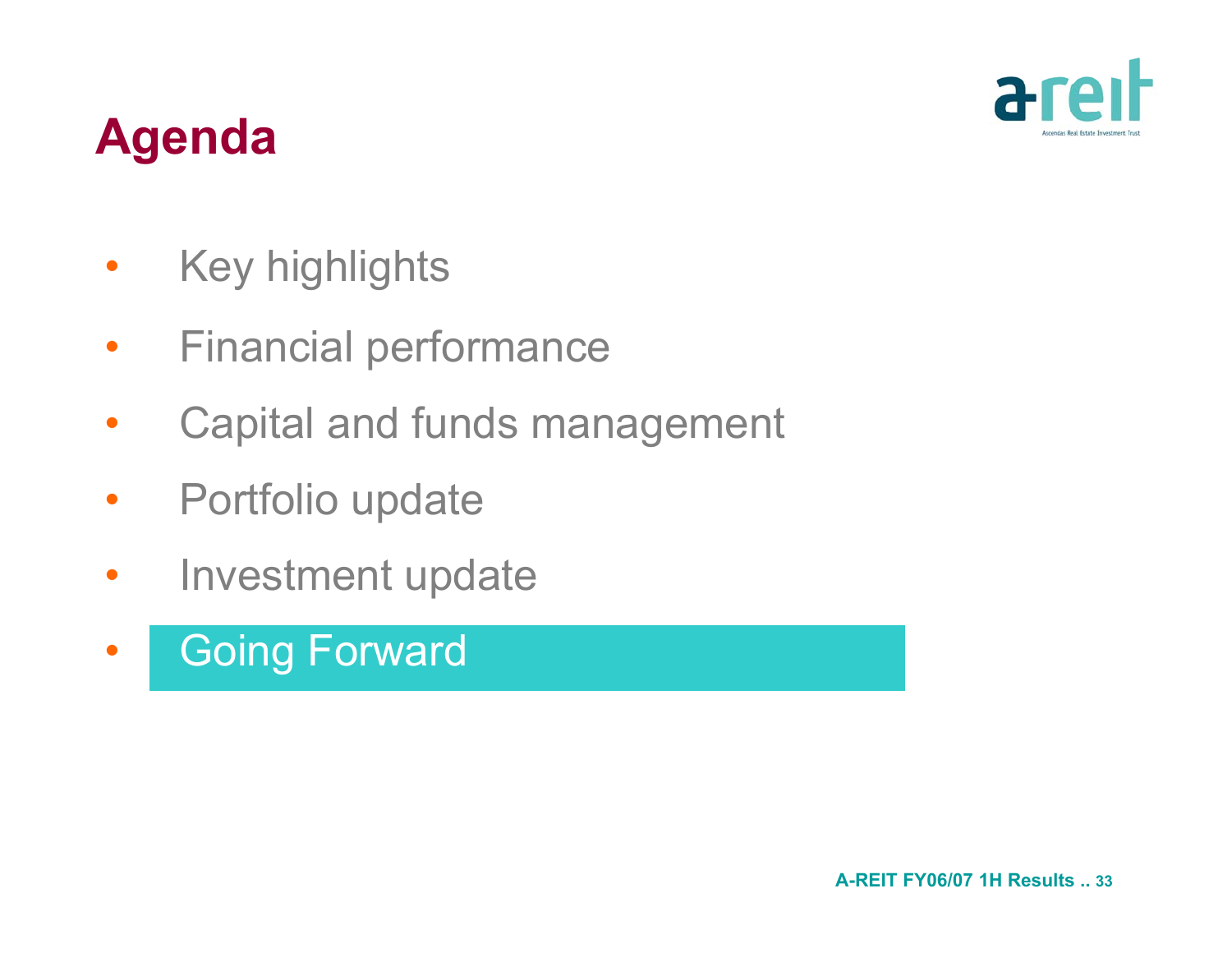## **Investment Opportunities**



- $\bullet$ MOU signed for \$178m worth of acquisitions
- •First right over Ascendas' properties in Singapore (about \$400m - \$500m)
- • Given increased competition and in line with global trend of capitalisation rate compression, current cap. rate for business space properties is in the range of 6.5% - 7.0%.
- • Given current market conditions, it is important to balance between shortterm acquisition accretion to DPU vs longer term property fundamentals and sustainability of earnings
- •Increasing focus on built-to-suit / development projects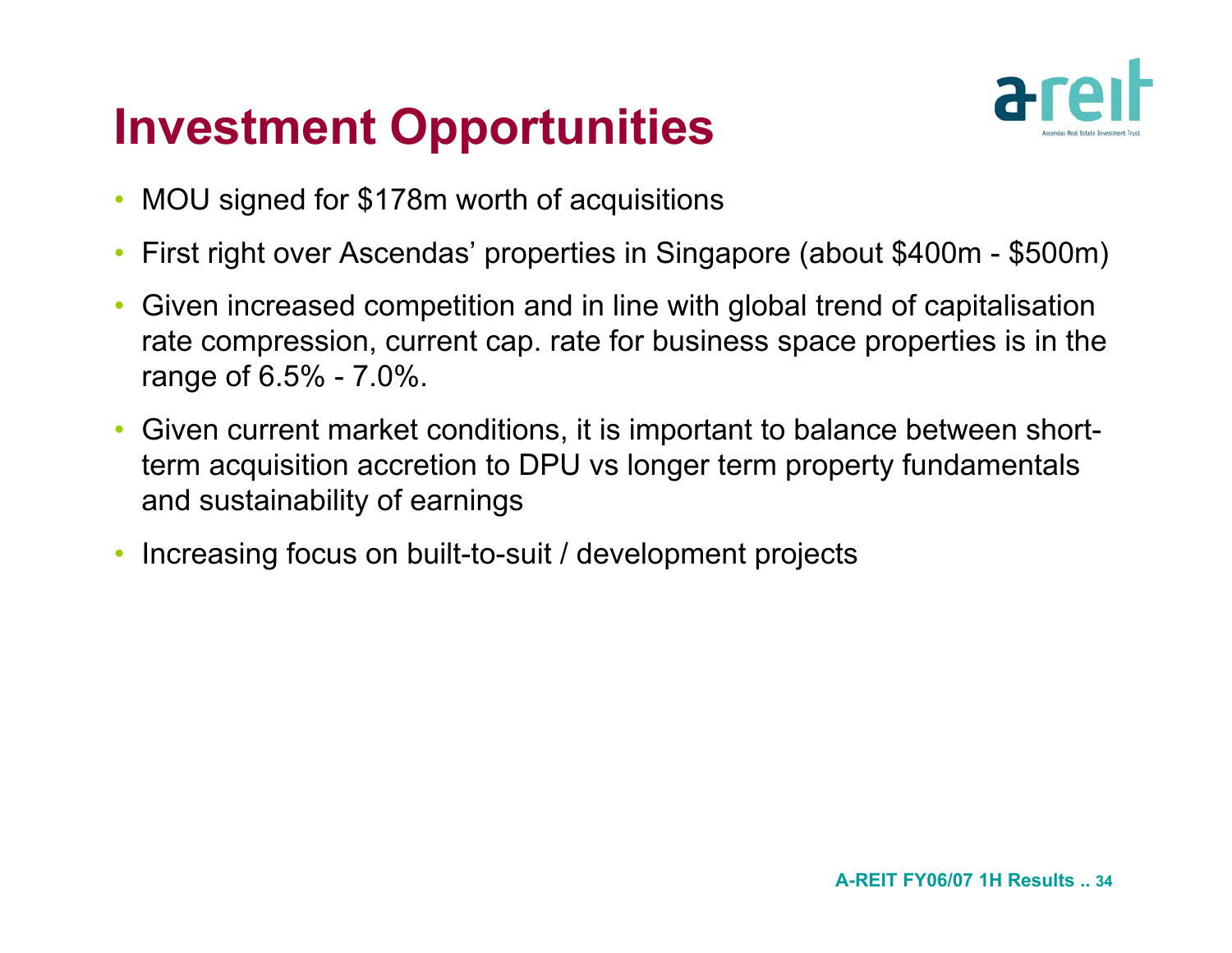## **Development Activities**



- • A-REIT can deliver greater value to unit holders by creating own product (eg Build-to-Suits, etc)
- • Track record of numerous BTS projects done in partnership with Ascendas (eg. Infineon, Hamilton Sunstrand, HP, Thales)
- • With relaxation in MAS' guidelines, A-REIT can undertake development projects for up to 10% of assets (ie \$290m)
	- $\bullet$ 2 BTS projects worth \$128m for Courts and Giant
	- •Changi Business Park Plot 15 worth \$29m
	- $\bullet$ Additional capacity for another \$133m
- • Development risk mitigated due to pre-committed lease, fixed price construction contracts
- • Healthy Built-to-suit / development pipeline to maximise development capacity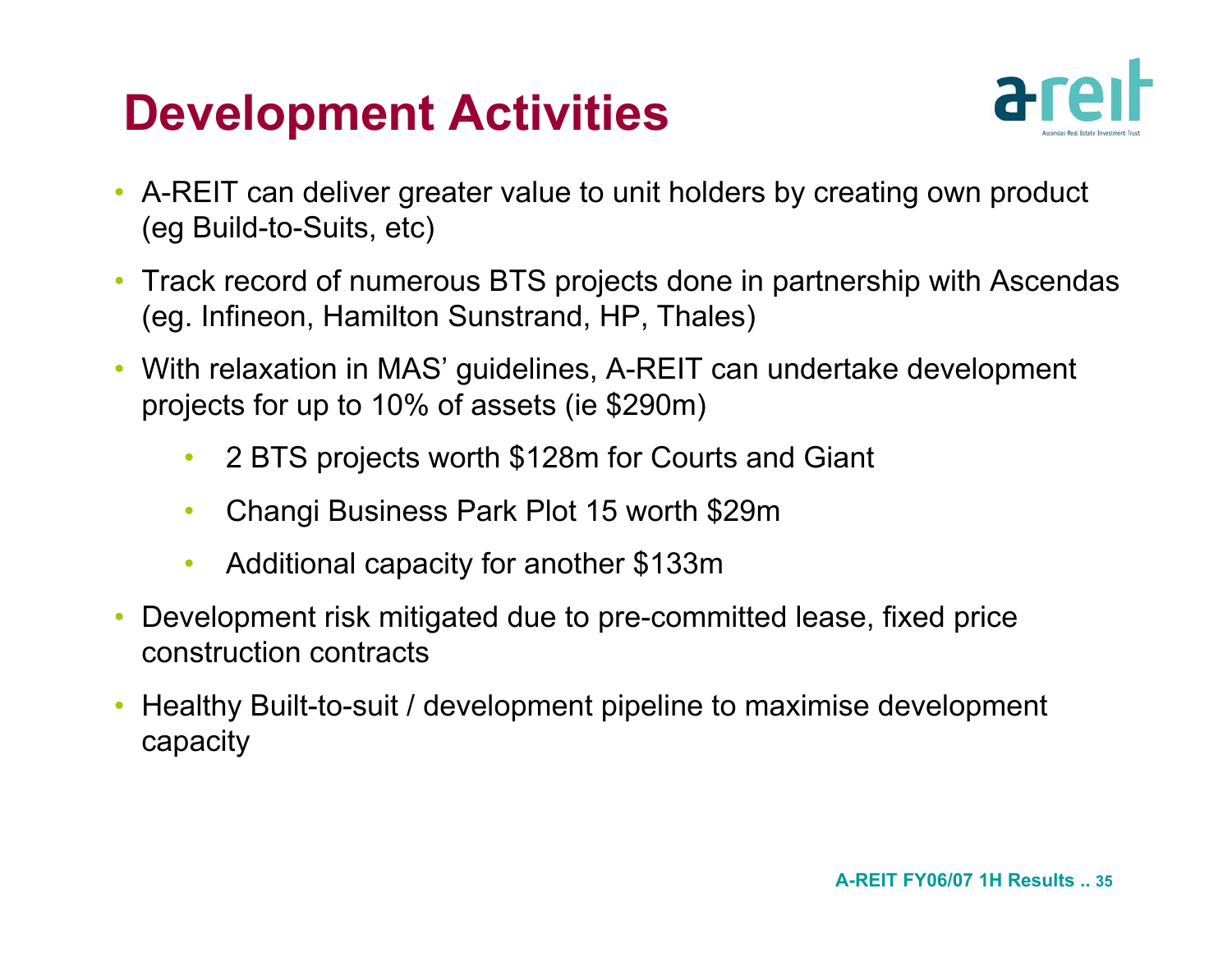# **JTC Divestment of Properties**



- • Intends to divest 1.7 million sqm of properties via a combination of trade sale and REIT. Composition of portfolio for trade sale and REIT yet to be determined
- • Properties to be divested include :
	- $\triangleright$  3 business parks properties estimated total area of 126,000 sqm
	- $\geq 1$  warehouse property estimated total area of 20,000 sqm
	- $\triangleright$  Flatted factories, ramp-up and stack-up factories
- • JTC properties comprise primarily flatted factories, where A-REIT has only a 9% exposure and 2.8% market share
- •Nonetheless, portfolio for trade sale provides acquisition opportunity for A-REIT
- •Divestment exercise expected to take at least 18 months to complete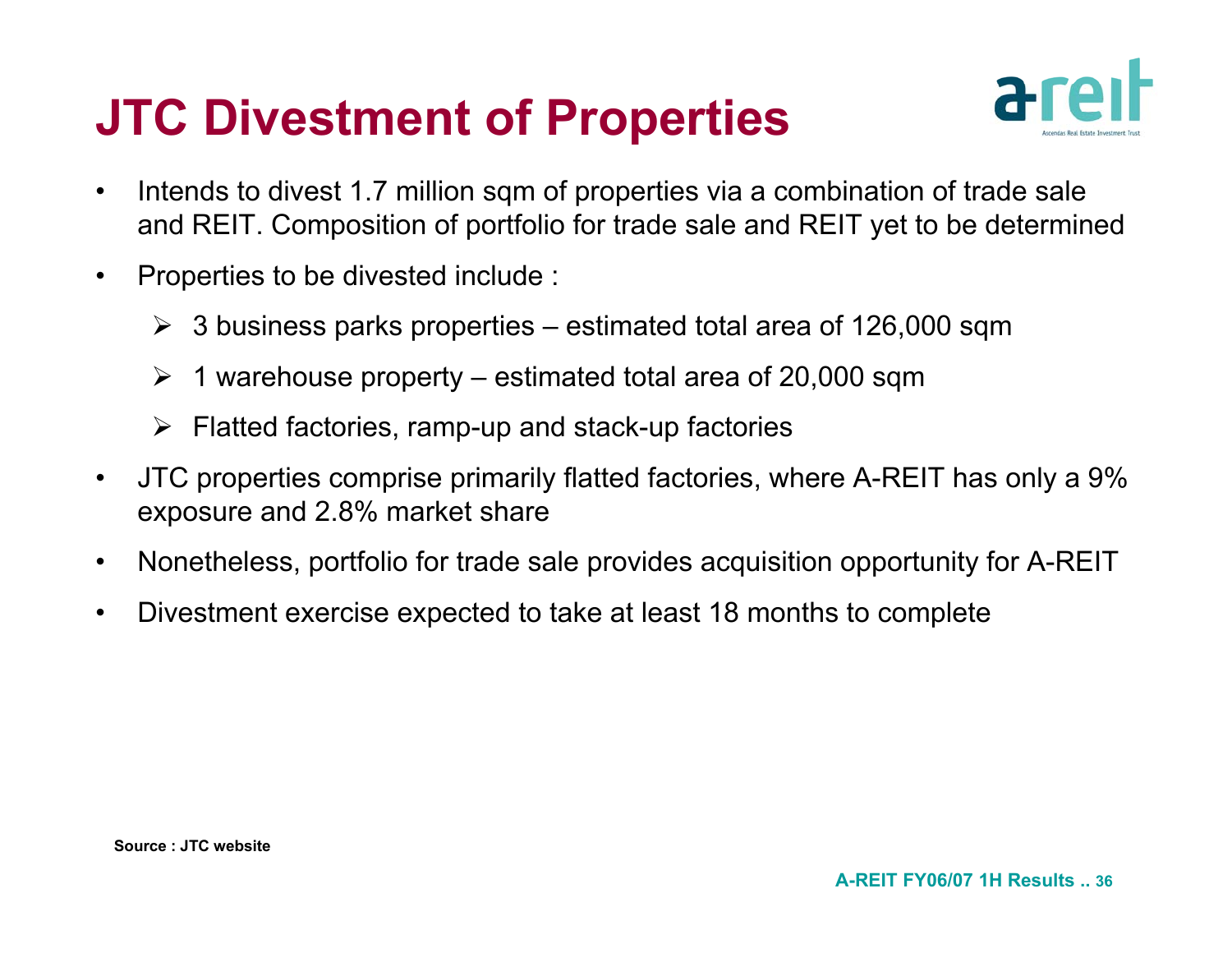

# **A-REIT's strengths**

- $\bullet$ Well diversified:
	- $\checkmark$  Focus in business space and industrial property sector
	- $\checkmark$  Four property asset classes
	- $\checkmark$  Well-located quality properties
	- $\checkmark$  Balance of long term vs short term leases provides stability and potential for positive rental reversions
	- $\checkmark$  No single property accounts for more than 6% of Monthly Gross Revenue
	- $\checkmark$  High predictability in income currently 6.2% of leases due for renewal for balance of FY06/07, vs 13.4% at start of financial year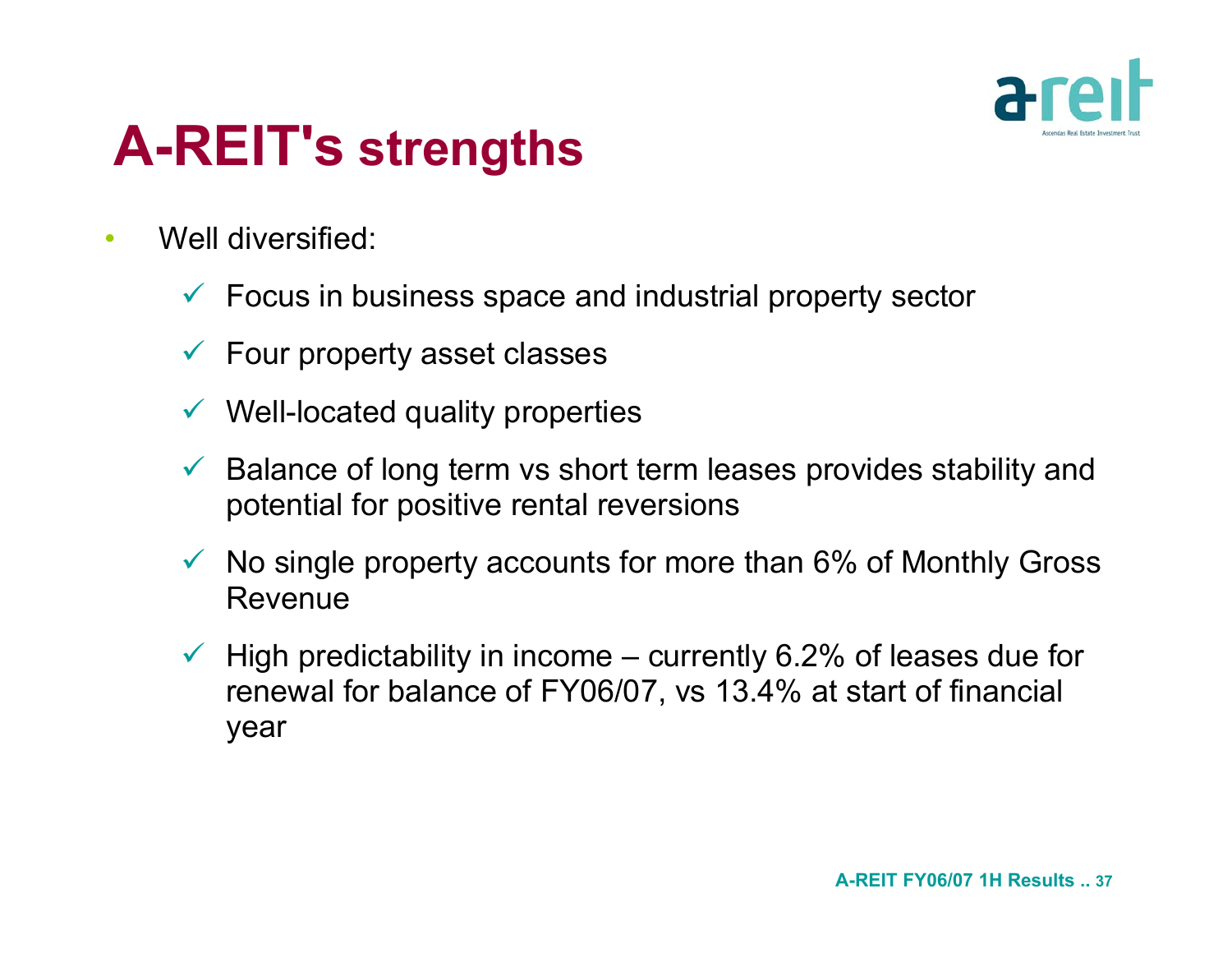

## **A-REIT's strengths**

- • **Market leader**
	- $\checkmark$  Ascendas has a track record of more than 20 years
	- $\checkmark$ Committed sponsors

#### $\bullet$ **Operational platform**

- $\checkmark$  Dedicated sales/marketing, leasing and property management team of over 80 people
- $\checkmark$ Possess in-depth understanding of this property sector

#### $\bullet$ **Customer focus**

- $\checkmark$  Track record of customers growing with us
- $\sqrt{ }$ High retention ratio

#### $\bullet$ **Size advantages**

- $\checkmark$  Market capitalization in excess of \$2.7bn, ranked 32<sup>nd</sup> by market cap on Singapore Exchange Securities Trading Limited
- $\checkmark$  16% of S-REIT sector
- $\checkmark$  10% of Asian REIT sector ex Japan
- $\sqrt{ }$ Included in major indices (eg. MSCI, STI)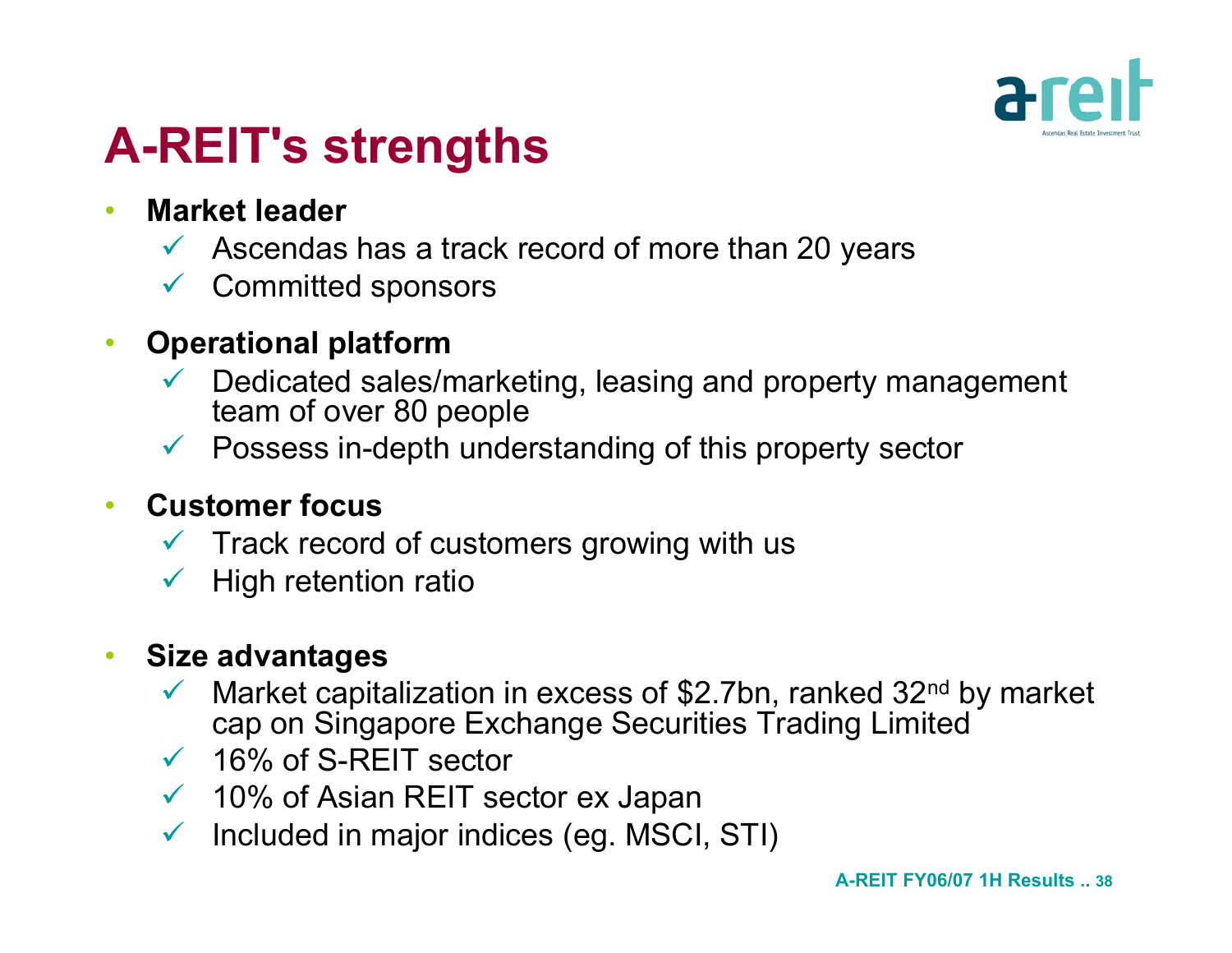

## **A-REIT's strategies**